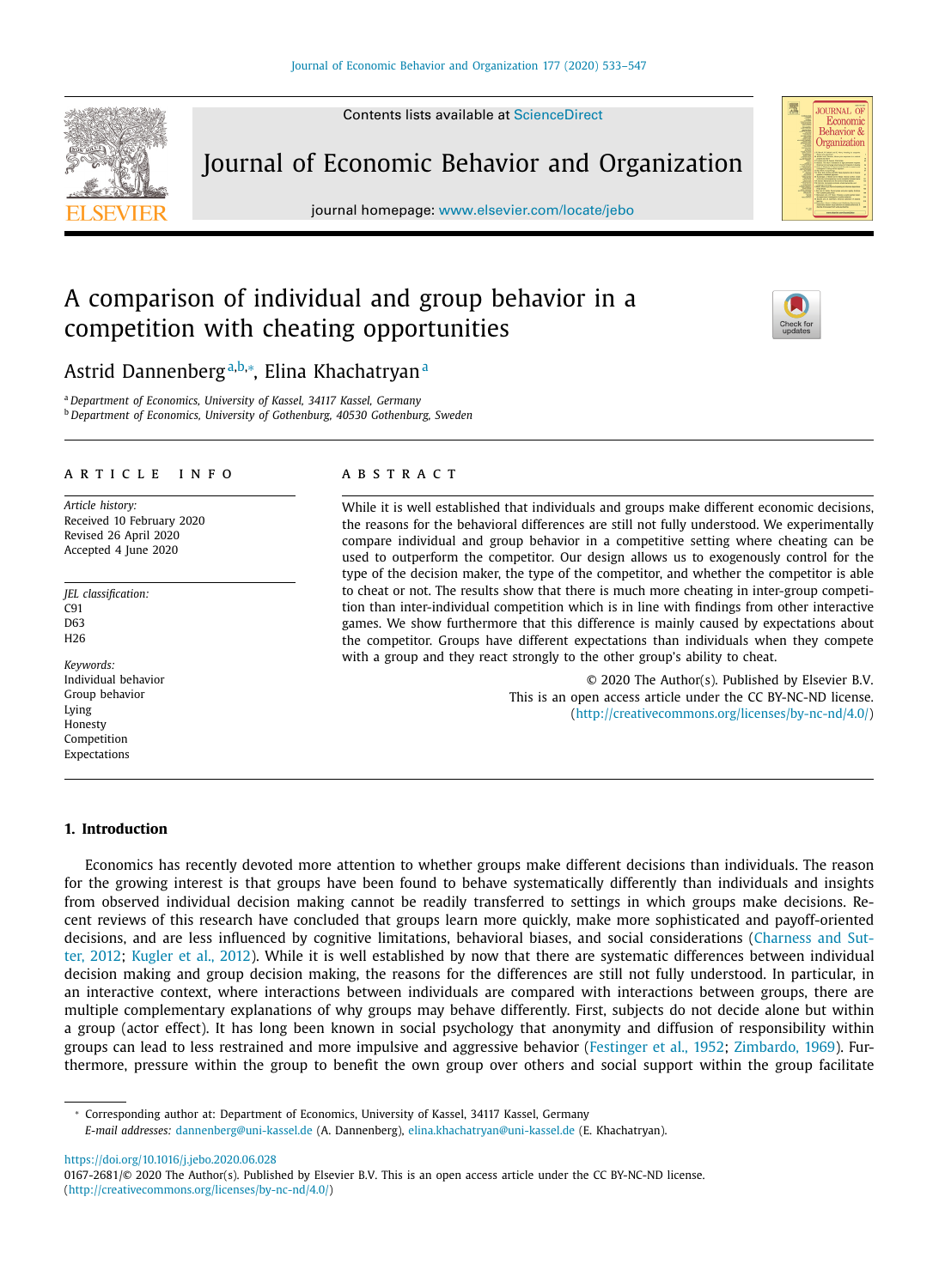selfish decisions [\(Wildschut](#page-14-0) et al., 2003; [2007\)](#page-13-0). Second, the interaction partner in inter-group interactions is not an individual but a group (opponent effect). Merely knowing that the interaction partner is a group rather than an individual may trigger a different behavioral response because, for example, one feels less guilty or responsible towards a group. Research on pro-social behavior has shown that an individual victim elicits greater empathy, emotions, and help than a group of victims under the same circumstances (Kogut and Ritov, [2005a;](#page-13-0) [2005b\)](#page-13-0). The third factor is that groups have different expectations about the interaction than individuals (expectation effect). On the one hand, expectations may be different because the opponent is a group and as such may act differently than an individual. On the other hand, expectations may differ because members of a group are more likely to think carefully about what could be expected from the interaction partner than individuals. It is not trivial to separate and isolate the different effects because changing the actor or the opponent also changes expectations.

In this paper, we study experimentally how individuals and groups behave in a competitive setting where cheating can be used to outperform the competitor. While experiments always raise the issue of external validity, they allow for the highest possible control over the decision context.<sup>1</sup> Our experimental design allows us to test how the type of the actor and the type of the competitor affect behavior and at the same time control for expectations. The setting involves a common realworld trade-off between morally correct behavior (being honest) and payoff-maximizing behavior (lying). While competition is typically seen as desirable in economic theory as it improves the functioning of markets, fosters effort and innovation, and ensures the efficient allocation of resources, it can also create incentives for unethical behavior, especially in situations where actions or outcomes are not fully observable (Rick and [Loewenstein,](#page-13-0) 2008; [Carpenter](#page-12-0) et al., 2010; Schwieren and [Weichselbaumer,](#page-13-0) 2010; [Conrads](#page-13-0) et al., 2014). Examples involving individual decision making and group decision making can be found in many different contexts such as sports, politics, business, or academia. The Volkswagen emission scandal and the Russian doping scandal are examples where cheating occurred in highly competitive environments.<sup>2</sup> Competitive settings create very different incentives to cheat than non-competitive settings because of the inevitable comparison with the competitor. Many competitive settings involve a winner-takes-all aspect that awards only those who perform the best, for example, when candidates compete for a position, prize, grant, or contract. Competition therefore intensifies human inclinations to compare themselves with others. As cheating typically takes place secretly, competitors cannot rely on observed behavior but have to form and use expectations. The important question we ask in this paper thus is whether and how individuals and groups differ in their tendencies to form and use expectations in competitive settings.

To compare individual and group decision making under competition, we use a modified version of the dice rolling task developed by Fischbacher and [Föllmi-Heusi](#page-13-0) (2013). Participants in this task privately roll a dice and then report the rolled number, knowing that the reported number will determine their earnings. In our modified competitive version, two parties privately roll a dice and then the reported rolled numbers of two parties are compared and the one with the higher number receives a prize while the other one gets nothing. In case of a tie, the winner is determined randomly. Unlike in the original game, lying under competition only increases the chances of winning but does not ensure a certain payoff. The expected returns to lying thus depend to a large extent on the subjects' beliefs about the opponent's behavior. The parties in our experiment are either individuals or groups of three persons who decide together. Importantly, we do not only consider how individuals compete with each other and how groups compete with each other, we also study how individuals behave when they compete with groups and how groups behave when they compete with individuals. This allows us to test not only how the type of the decision maker affects behavior but also how the type of the competitor affects behavior. We furthermore distinguish whether the competitor is able to cheat or not. In one condition, the competitor will throw the dice and report the number just like the decision maker. In another condition, the experimenter will throw the dice for the competitor and report the rolled number truthfully. In this case, the competitor is unable to cheat which allows us to compare individuals and groups when beliefs about the competitor are exogenously fixed.

With our design we will address the following research questions:

- 1. Does inter-group competition produce more cheating than inter-individual competition?
- 2. Do groups cheat more than individuals when they compete against the same type of competitor?
- 3. Do groups cheat more than individuals when they compete against the same type of competitor and have the same expectations about the competitor (pure actor effect)?
- 4. Do individuals and groups cheat more when they compete against a group than when they compete against an individual?
- 5. Do individuals and groups cheat more when they compete against a group than when they compete against an individual and have the same expectations about the competitor (pure opponent effect)?

<sup>&</sup>lt;sup>1</sup> [Potters](#page-13-0) and Stoop (2016) find a significant correlation between subjects' cheating in the lab and in the field, which speaks to the lab-field generalizability of cheating behavior.

<sup>&</sup>lt;sup>2</sup> Even though there is speculation about the details of the conspiracies and who exactly was involved, it is clear that this kind of organized and methodical cheating could only be done by a coordinated group of people and not by an individual alone. Volkswagen designed and implemented a software to circumvent legal emission standards, falsely showing that the vehicles were emitting lower levels than they actually were when driven on the road (Cavico and [Mujtaba,](#page-12-0) 2016). The Russian government and sports authorities developed and organized an infrastructure to manipulate the doping control processes at Olympic Games and other international competitions, allowing the athletes to take banned performance-enhancing drugs and evade the tests [\(McLaren,](#page-13-0) 2016a; [2016b\)](#page-13-0).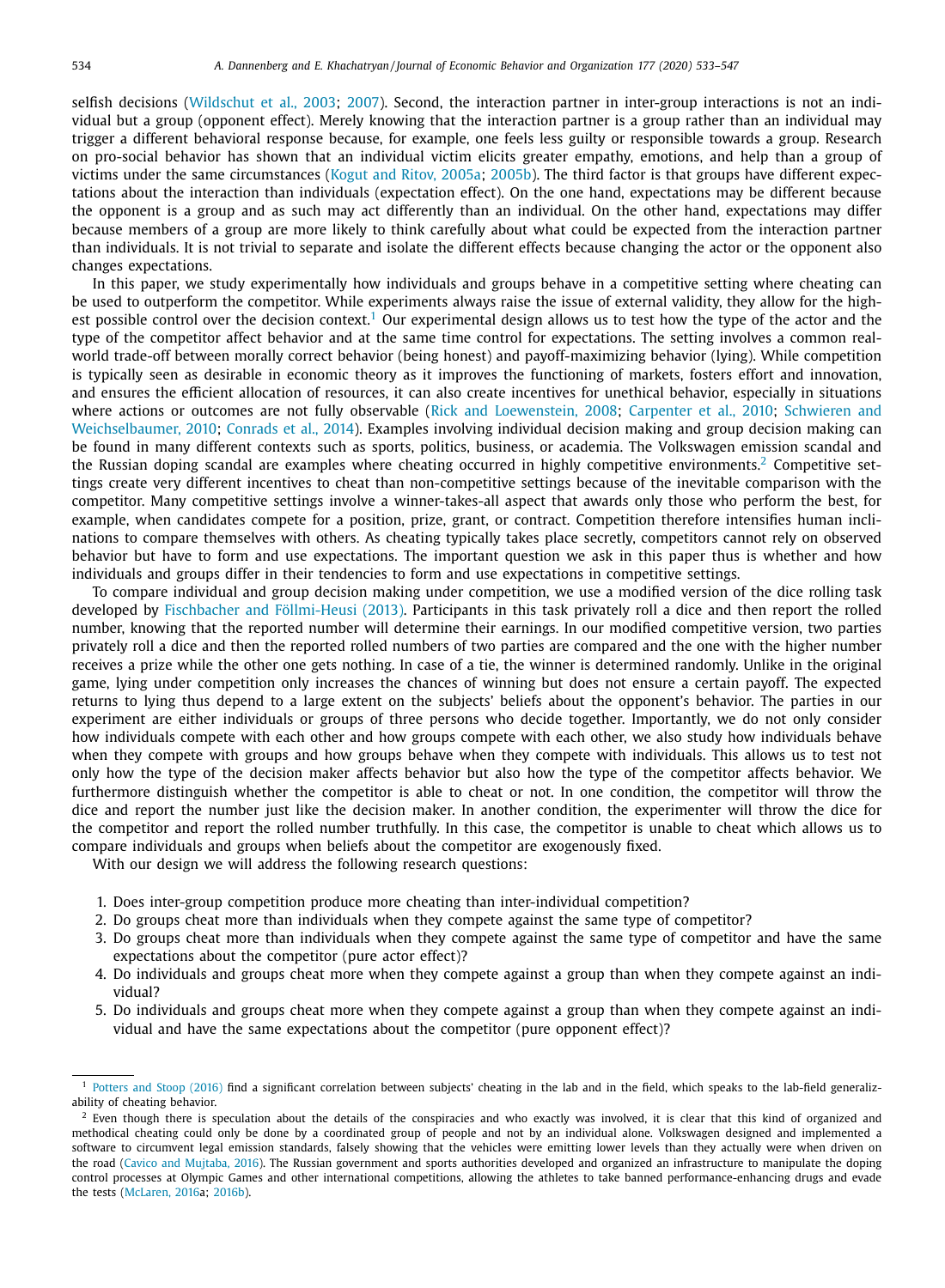These comparisons will show the role of the type of the decision maker, the type of the competitor, and expectations. The dice rolling task is particularly suitable for our research questions. While cheating in this task cannot be detected at the level of an individual or a group, it can be analyzed at the aggregate level as the underlying distribution of dice numbers under full honesty is known. The costs of this approach is high because one needs many more observations to detect cheating, but the important advantage over other games is that it reduces experimenter demand effects which can confound the differences between individuals and groups. It is conceivable that individuals are more prone to experimenter demand effects than groups.<sup>3</sup> Furthermore, the task allows us to abstract from confounding effects of ability and effort on cheating behavior as the performance depends solely on luck. Due to the simplicity of the task, we can exclude explanations that assume that groups are better at solving complex economic problems and have better strategic and cognitive abilities. The winner-takes-all competition forces the decision maker to think about how the competitor may behave and the corresponding implications for the own choice. We can therefore assume that both types of actors, individuals and groups, will think about the competitor even if they come to different conclusions.

Previous comparisons of inter-individual interactions and inter-group interactions have shown that group behavior tends to be closer to standard game theoretical predictions than individual behavior. For instance, groups have been shown to send less money in the trust game [\(Kugler](#page-13-0) et al., 2007), to make and accept smaller offers in the ultimatum game (Bornstein and Yaniv, 1998), and to be less [cooperative](#page-12-0) in prisoners' dilemma games (Insko and [Schopler,](#page-13-0) 1998; [Wildschut](#page-14-0) et al., 2003). Some studies have also considered interactions between individuals and groups (see the next section for details). They provide evidence that individual behavior and group behavior still differ when they play against the same type of opponent [\(Winquist](#page-14-0) and Larson, 2004; [Wildschut](#page-13-0) et al., 2007). They also show that both individuals and groups discriminate between an individual opponent and a group opponent [\(Winquist](#page-14-0) and Larson, 2004; Meier and [Hinsz,](#page-13-0) 2004; [Wildschut](#page-13-0) et al., 2007; [McGlynn](#page-13-0) et al., 2009; [Insko](#page-13-0) et al., 2013). Acknowledging the role of expectations, some studies have also collected data on the expectations that subjects have about their opponent. The results are mixed (see the next section). In some cases, expectations can help to explain why being in a group and playing with a group lead to different behavior. In other cases, expectations cannot help to explain the differences. Either way, using elicited expectations is not without problems, even when the elicitation is incentivized. Expectations about the opponent's behavior are typically elicited after subjects have made their own decisions. It is possible therefore that people report expectations to justify their past choices or that their expectations are biased by their own learning experience during the game. An endogeneity problem arises if people with different expectations differ in other unobservable dimensions that also affect their decisions in the game. Hence, even if expectations and behavior are correlated, this does not imply that the measured expectations exert a causal effect on behavior. Establishing a causal effect between expectations and behavior requires exogenous control of expectations, which is included in our experiment.

In our experiment, we observe much more cheating in the inter-group competition than in the inter-individual competition, which is in line with the findings from other interactive games. In the inter-individual competition, 41 percent of individuals report the payoff-maximizing dice roll number (five), whereas a large majority of 87 percent of groups report this number in the inter-group competition. In case of full honesty, this proportion should be 16.7 percent. More detailed analyses show that this difference is mainly caused by expectations about the competitor.

The remainder of the paper is structured as follows. Section 2 provides an overview of the previous literature on cheating behavior, the effects of competition, and the differences between individual and group decision making. [Section](#page-4-0) 3 describes our experimental design and [Section](#page-6-0) 4 presents the main results. Less important results are presented in the Appendix. [Section](#page-11-0) 5 summarizes the results and concludes.

## **2. Background**

## *2.1. Cheating behavior and the effects of competition*

Our experimental design is based on the dice roll task developed by Fischbacher and [Föllmi-Heusi](#page-13-0) (2013). In their experiment, 20 percent of subjects lied to the fullest extent possible, 39 percent were fully honest, and the remaining subjects lied partially, i.e. they lied but they did not lie maximally. This can be explained by people's desire not to appear as a liar as their actions differ from what a "true liar" would do. This attempt to uphold a favorable self-image, despite an ethically questionable action, has also been observed in other honesty experiments [\(Ariely,](#page-12-0) 2012; see [Rosenbaum](#page-13-0) et al., 2014 for an overview). People appear to face a psychological cost of lying that is higher the closer one is to what a true liar would do [\(Gneezy,](#page-13-0) 2005; [Mazar](#page-13-0) et al., 2008; [Gneezy](#page-13-0) et al., 2013; [Abeler](#page-12-0) et al., 2014; [2019\)](#page-12-0). Explanations for the psychological cost include a genuine preference for truth telling [\(Sánchez-Pagés](#page-13-0) and Vorsatz, 2007; [Vanberg,](#page-13-0) 2008; [Kartik,](#page-13-0) 2009), guilt aversion [\(](#page-12-0)[Dufwenberg](#page-13-0) and Gneezy, 2000), or a concern of how others or they themselves will judge their morality (Bénabou and Tirole, 2003; Ellingsen and [Johannesson,](#page-13-0) 2004).

An important feature of our experiment is that cheating is used to outperform a competitor in a competition. A number of experimental studies have shown that competition can increase cheating behavior, especially among poor performers

<sup>&</sup>lt;sup>3</sup> [Christens](#page-13-0) et al. (2019), for instance, show that individuals react more sensitively to identification in a public goods game than groups.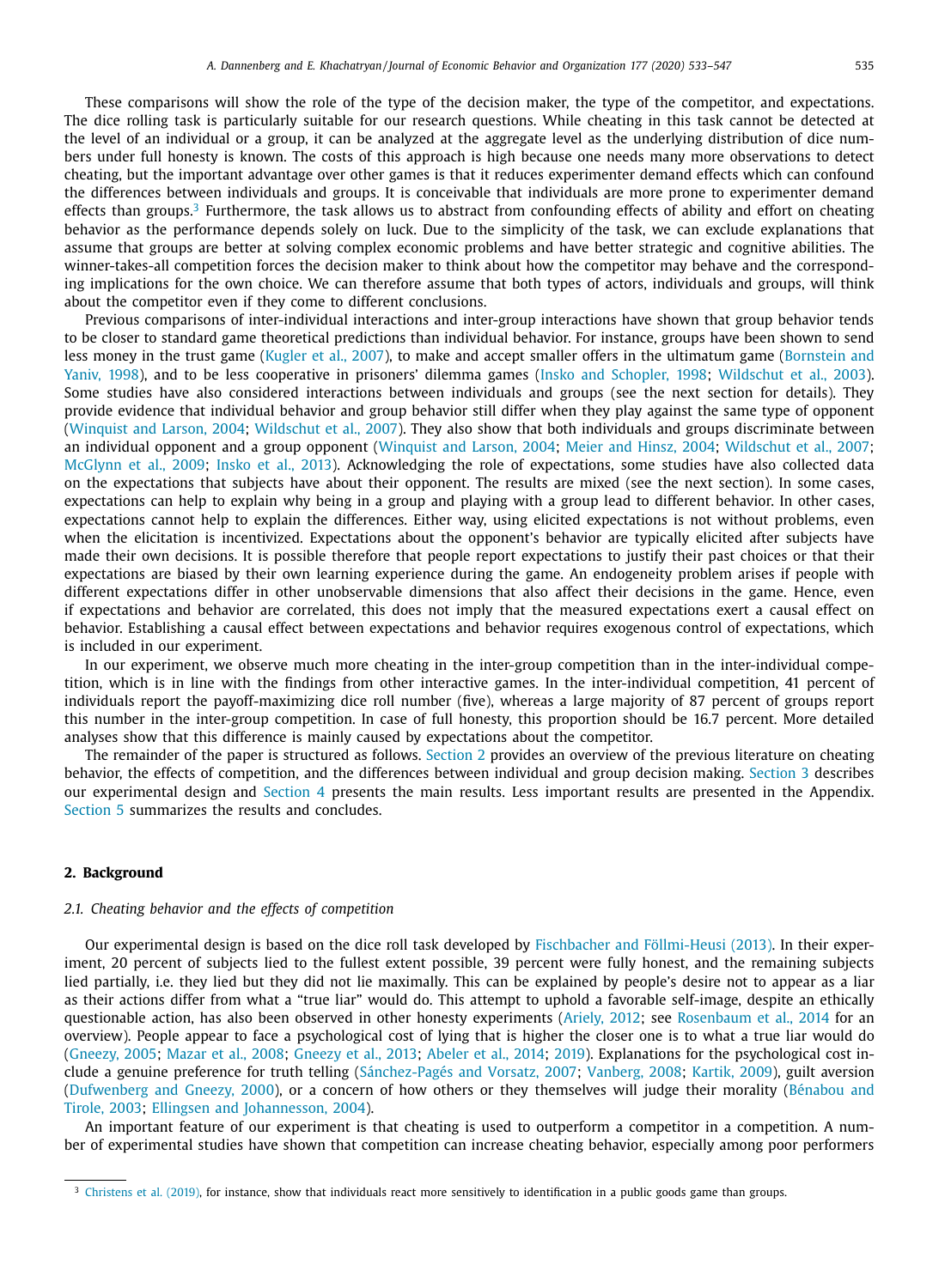(Schwieren and [Weichselbaumer,](#page-13-0) 2010) and when the incentives to win are high (Harbring and [Irlenbusch,](#page-13-0) 2005; [2011;](#page-13-0) Falk et al., [2008;](#page-13-0) [Cartwright](#page-12-0) and Menezes, 2014; [Conrads](#page-13-0) et al., 2014). Men tend to cheat more under competition than women (Dato and [Nieken,](#page-13-0) 2014). [Faravelli](#page-13-0) et al. (2015) find that dishonest individuals are more likely to enter the competition when there is a choice. [Carpenter](#page-12-0) et al. (2010) show that, while a tournament-based incentive scheme increases productivity compared to a piece rate, a tournament with a sabotage possibility decreases productivity, because of the occurring sabotage and the subjects who anticipate sabotage scale back their efforts. [Klimm](#page-13-0) (2019) studies third parties' willingness to reduce payoff inequality between two competitors depending on whether the competition allows for cheating or not. He finds that third parties, who generally support redistribution policies, become even less tolerant of inequality when it may be the result of cheating.

### *2.2. Differences between individuals and groups<sup>4</sup>*

[Conrads](#page-13-0) et al. (2013) employ the dice roll task by Fischbacher and [Föllmi-Heusi](#page-13-0) (2013) to compare cheating behavior under an individual compensation scheme and a team compensation scheme where two individuals privately report the outcome of their dice roll and then share their pooled revenues. They find that lying is more pronounced under team incentives which can be explained by the diffusion of responsibility within teams. [Muehlheusser](#page-13-0) et al. (2015) find that, when two teammates jointly do the dice roll and reporting, overall their behavior does not significantly differ from individual behavior. However, taking gender into account, the following ranking of honesty emerges: female groups are the most honest, then female individuals, closely followed by male individuals, then mixed groups, and male groups are the most dishonest. The tendency of women to lie less than men is thus amplified in groups. [Kocher](#page-13-0) et al. (2018) use a computerized version of the dice roll task to test if and how individuals change their behavior when they are moved to a group setup. Groups consist of three anonymous persons who communicate via a computer chat. The three group members see the same number rolled on their screen and, depending on treatment, they either have to report the same number and earn the same payoffs or they report their number and earn their payoffs independently of each other. The results show that groups lie significantly more than individuals, irrespective of whether the members share a common payoff or not. In both treatments, communication lets groups coordinate towards dishonest reporting. This is also true for groups consisting of previously honest individuals. Furthermore, communication within the group decreases beliefs about honest behavior of other participants in a reference experiment. All this, together with the content analysis of the chat protocols, indicates that groups establish a new norm regarding dishonesty. Sutter [\(2009\)](#page-13-0) compares cheating behavior between individuals and groups using the cheap talk sender-receiver game developed by [Gneezy](#page-13-0) (2005).<sup>5</sup> Although groups in the experiment lie less than individuals, this is not "true honesty." Instead, groups engage in strategic truth telling as most of these groups do not expect the message to be believed. Cohen et al. [\(2009\)](#page-13-0) extended the study by Sutter [\(2009\)](#page-13-0) by adding a treatment in which it is clear that lying will give a higher payoff than honesty. The results show that groups lie less than individuals when it is unclear if lying is profitable but they lie significantly more when lying is certain to be profitable, providing further evidence that groups deceive strategically. [Nikolova](#page-13-0) et al. (2018) compare the willingness to cheat between individuals and dyads in a series of (mostly hypothetical) tasks. They find that dyads who have no prior relationship are more likely to cheat than individuals while there is no significant difference between individuals and dyads who already have a relationship. Participants in the study also expect dyads to cheat more than individuals and that the "partnering-in-crime" would make the cheating dyad partners feel closer to each other. A particularly relevant study is Amir et al. [\(2016\)](#page-12-0) which tests whether people cheat groups more than individuals. Subjects in this study predict twenty times the outcome of private coin flips. They are rewarded for each reported correct prediction and the reward is taken from the account of another individual or a group of four individuals. The results show that people cheat groups more than individuals. This tendency is stronger when people are only informed about the harm done to the whole group and not about the harm done to each member.

To the best of our knowledge, no study has compared the inclinations to cheat of individuals and groups in a competitive environment. A number of related studies compare groups and individuals in other interactive games. Using a beauty contest game, [Kocher](#page-13-0) and Sutter (2005) find that groups choose lower numbers than individuals. A possible explanation is that groups not only think more deeply through the game but also expect other groups to think more deeply than individuals. When groups and individuals compete directly with each other, groups win the beauty contest game significantly more often than individuals. [Kocher](#page-13-0) et al. (2006) allow subjects to choose their preferred way of decision making in a beauty contest game. About 60 percent of them choose to play the game in a team and they win the game significantly more often than the individuals.

Also non-zero-sum games have shown that group behavior is closer to standard game theoretical predictions than individual behavior. For instance, groups have been shown to send or return less money in the trust game (Cox [2002;](#page-13-0) [Kugler](#page-13-0) et al., 2007), to make and accept smaller offers in the ultimatum game [\(Bornstein](#page-12-0) and Yaniv, 1998), and to be less

<sup>4</sup> Some of the [psychological](#page-14-0) experiments involved deception or hypothetical tasks. For example, subjects in the experiment by Winquist and Larson (2004) were not paid. The interaction partners in the experiments by Meier and Hinsz [\(2004\)](#page-13-0) and [Wildschut](#page-13-0) et al. (2007) did not actually exist but were instead played by the experimenter.

<sup>&</sup>lt;sup>5</sup> In this game, there are two players, a sender and a receiver, and there are two options with one option being favorable for the sender and the other one being favorable for the receiver. Only the sender is informed about the payoff consequences of the two options. The sender then chooses one of two messages, telling the receiver which option will earn him more money, and, based on this message, the receiver chooses between the two options.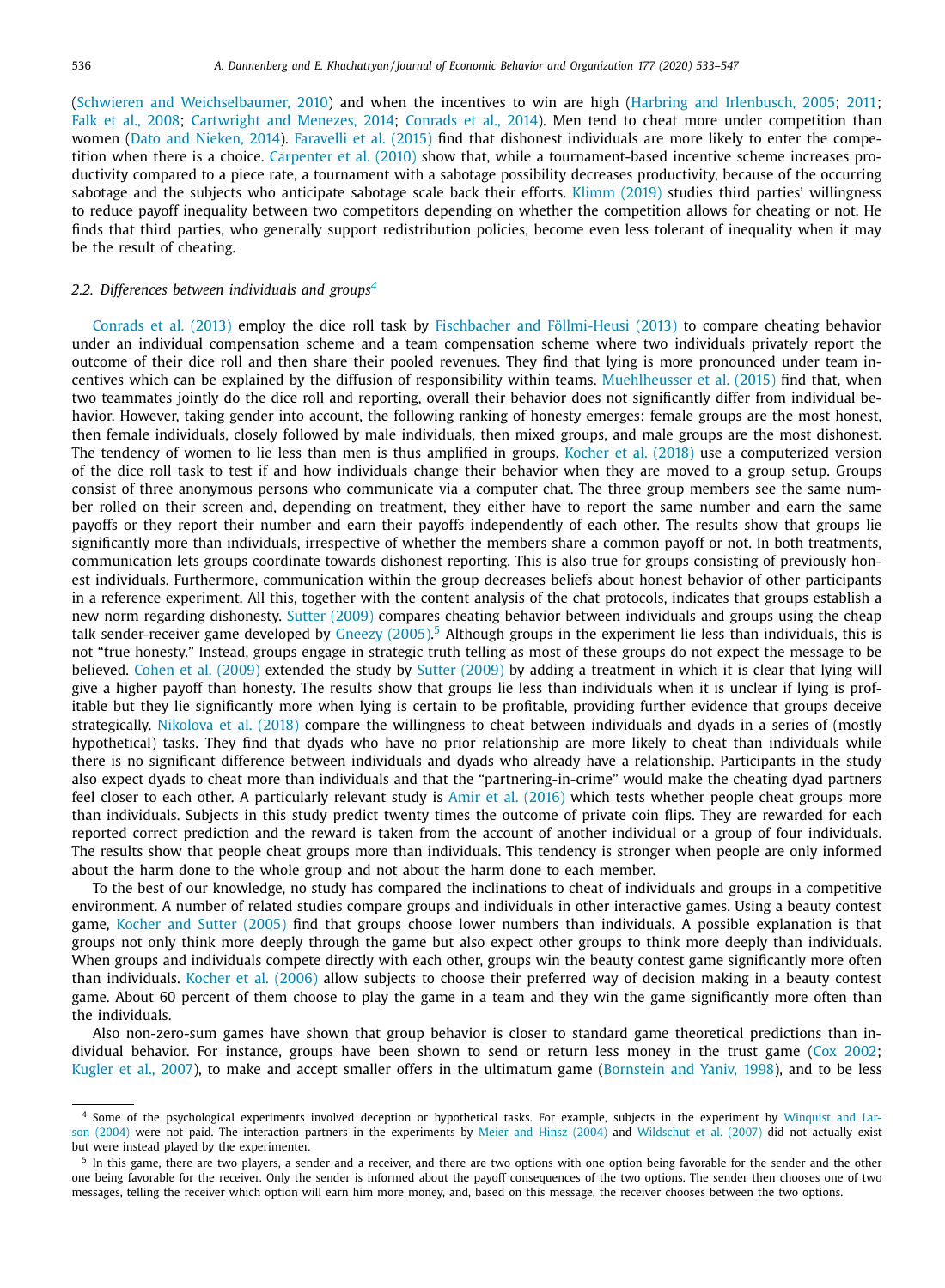<span id="page-4-0"></span>cooperative in prisoners' dilemma games (Insko and [Schopler,](#page-13-0) 1998; [Wildschut](#page-14-0) et al., 2003). A lot of research has been done on behavior in the prisoners' dilemma game which shows that both being in a group and playing against a group have a negative effect on cooperation. [Schopler](#page-13-0) et al. (1993) let individuals and groups play a modified version of the prisoners' dilemma that has an additional option to withdraw. If a player expects the other side to defect, this withdraw option gives a higher payoff than the other two options, defect or cooperate. If a player expects the other side to cooperate then defection is the most profitable response. The results show that groups withdraw more often than individuals, indicating the groups distrust other groups more than individuals distrust other individuals. Groups also defect more often, showing that they have a higher propensity to exploit others than individuals. [Schopler](#page-13-0) et al. (1993) also show that, when groups are made to believe that they play with a cooperative group and one of the group members, a confederate, suggests either to cooperate or to defect, groups tend to follow the suggestion, confirming the role of social support within groups. However, when groups are made to believe that they play with an uncooperative group, groups do not follow the confederate's suggestion but mostly choose to defect. [Schopler](#page-13-0) et al. (1995) provide evidence that diffusion of responsibility within groups reduces cooperation. In their experiment, members of groups are more likely to defect when their individual choices are kept private than when they are made public. Insko et al. [\(1998\)](#page-13-0) compare individuals and groups in a sequential prisoners' dilemma where the second player is informed about the decision of the first player before making the own decision. They find that, while groups still cooperate less than individuals in the sequential game, the difference is smaller than in the simultaneous game.

Some studies have also considered interactions between individuals and groups. Using a modified prisoners' dilemma, [Winquist](#page-14-0) and Larson (2004) find that both individuals and groups behave more competitively when they play against a group than when they play against an individual. They also find that, regardless of the interaction partner, groups compete more than individuals. Using responses from an ex-post questionnaire, the authors show that, while both individuals and groups expect more competitive behavior from groups than from individuals, groups have lower expectations and they [discriminate](#page-13-0) more between individual and group opponents than individuals. Similar results are provided by Morgan and Tindale (2002) and [Wildschut](#page-13-0) et al. (2007) who also find that both being in a group and playing against a group reduce cooperation. [McGlynn](#page-13-0) et al. (2009) and Insko et al. [\(2013\)](#page-13-0) find that individuals cooperate significantly more when they play a prisoners' dilemma with another individual than when they play with a group. [McGlynn](#page-13-0) et al. (2009) additionally show that this is independent of the size of the group. Kugler et al. [\(2007\)](#page-13-0) let individuals and groups interact in a trust game. They find that individual senders do not discriminate between individual and group responders while group senders are more likely to send nothing when the responder is a group rather than an individual. This difference does not seem to be driven by different expectations as groups do not expect different returns from group responders than from individual responders. Meier and Hinsz [\(2004\)](#page-13-0) compare individuals and groups when they have to determine how much hot sauce other people have to consume. Subjects are first told that an individual or a group has allocated a certain amount of hot sauce to them and then they have to decide, alone or in a group, how much sauce they would like to allocate back to that individual or group. The decision can perhaps best be interpreted as revenge after having received a provocation. Irrespective of the type of receiver, groups allocate more hot sauce than individuals. The authors explain this result with increased aggressiveness and diffused responsibility in groups. Both individuals and groups allocate more hot sauce to group receivers than to individual receivers and there is no significant difference in how individuals and groups discriminate between individual and group receivers.

In short, there is evidence that being in a group, playing against a group, and expectations all play a role and contribute to the difference between inter-individual and inter-group interactions. However, most studies do not precisely identify and distinguish between the different effects. We contribute to this literature by providing a more precise comparison where we do not only control for the actor and the opponent but also for the actor's expectations about the opponent. Previous studies have measured actors' expectations but, as explained before, even if there is a correlation between expectations and own decisions, this does not imply a causal relationship. Sequential games, where the second player is informed about the decision of the first player before making the own decision, eliminate the role of expectations. But sequential games do not allow for a clean comparison either, because of the differences in the behavior of the first player. We control expectations exogenously in a way that individuals and groups must have the same expectation about the opponent, regardless of whether the opponent is an individual or a group.

## **3. Experimental design**

Overall, 760 undergraduate students participated in the experiment which was conducted in multiple sessions as a penand-paper experiment at the University of Magdeburg, Germany. Since the dice rolling task does not take long, and to minimize suspicion on the side of the participants, we added the experiment to other unrelated experiments. $6$  Subjects were told that the short experiment had nothing to do with the previous experiment and that they would not interact with any of the previous interaction partners again (which was true). Care was taken that each student took part only once and

<sup>6</sup> The preceding experiments consisted of a series of public goods games. To counteract potential spill-over effects we balanced our treatments over the different public goods games. The recruitment process was done for the preceding experiment using the software hroot [\(Bock](#page-12-0) et al., 2014). An important advantage of conducting the experiment as an add-on was that subjects received their overall earnings from both experiments at the very end, concealing the exact amount of earnings from the dice roll task. A similar approach was used by Fischbacher and [Föllmi-Heusi](#page-13-0) (2013) and [Conrads](#page-13-0) et al. (2014).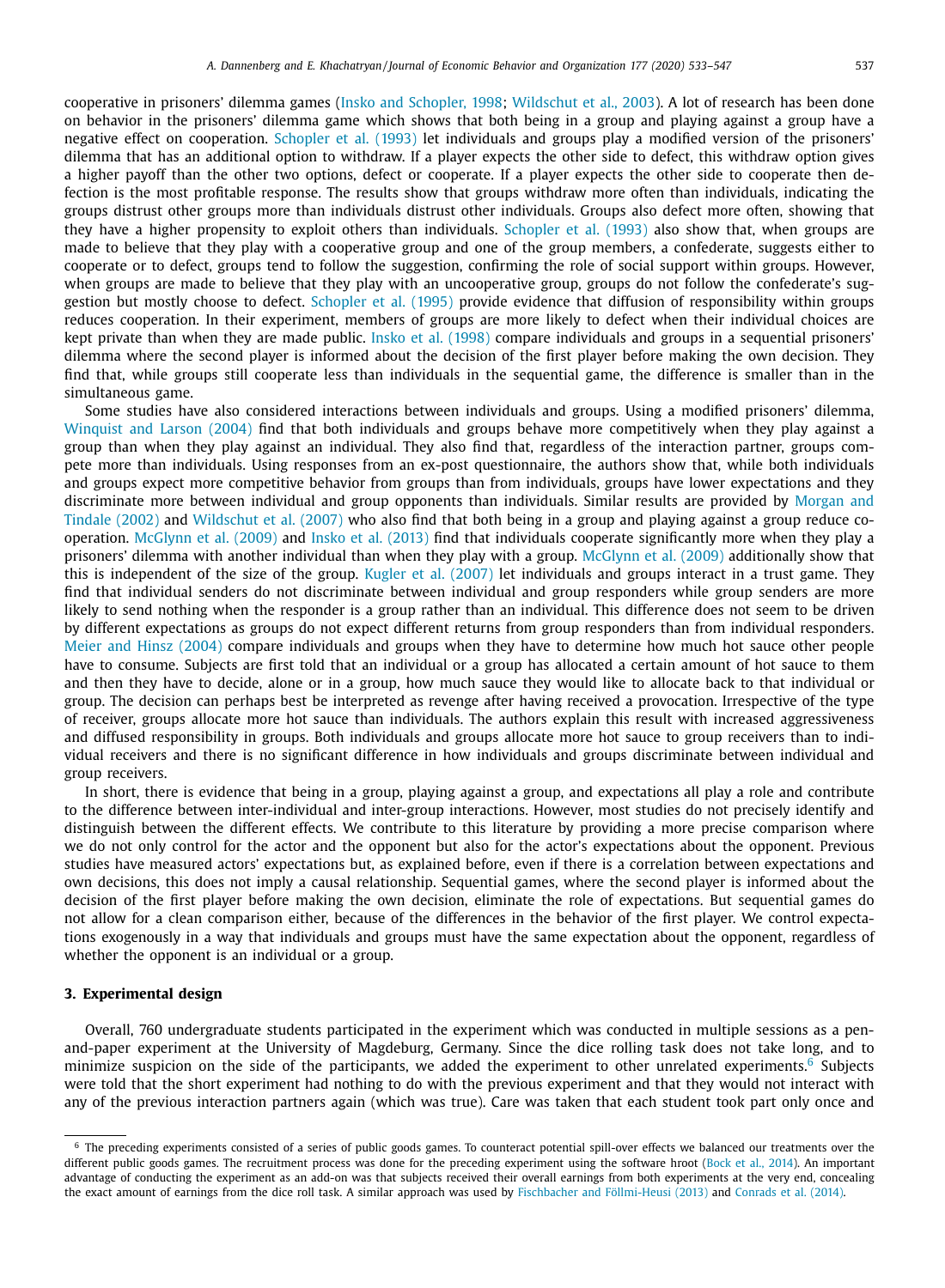**Table 1** Overview of treatments.

| Treatment | Decision   | Competitor         | No. of subjects | No. of observations |
|-----------|------------|--------------------|-----------------|---------------------|
| $1 - 1$   | Individual | Active individual  | 46              | 46                  |
| $3 - 3$   | Group      | Active group       | 138             | 46                  |
| $1 - 3$   | Individual | Active group       | 45              | 45                  |
| $3 - 1$   | Group      | Active individual  | 135             | 45                  |
| $1-(1)$   | Individual | Passive individual | 50              | 50                  |
| $3-(3)$   | Group      | Passive group      | 162             | 54                  |
| $1-(3)$   | Individual | Passive group      | 49              | 49                  |
| $3-(1)$   | Group      | Passive individual | 135             | 45                  |

in one treatment only. Participants in all treatments were asked to roll a dice and to report the number they rolled the first time.<sup>7</sup> Subjects knew that dice number reported would determine their score in a two-player competition. To ensure private choices, they were asked to mark the number on a sheet of paper, fold the sheet twice, and put it into a locked box. In the treatments with individual decisions, individuals rolled the dice and marked the number privately in a cabin concealed from view. In the treatments with group decisions, groups of three subjects were brought to a place where they could discuss face-to-face, roll the dice, and mark the number without being heard or seen by others, including the experimenters. The groups were requested to perform the task by mutual consent and to select one member who would roll the dice for the group. They were informed that the dice number reported would determine the competition score of the group.

Table 1 provides an overview over all treatments. The treatment called "*1–1*" involved a competition between two anonymous individuals who had no contact with each other. Both individuals privately rolled a dice and they received a score of 1, 2, 3, 4, or 5 points for the corresponding dice number reported and a score of zero for a reported 6. The person with the higher score won the competition and earned 5 euros and the loser earned zero. The winner was randomly selected when there was a tie. This treatment replicates the two-player competition studied by [Conrads](#page-13-0) et al. (2014) with the largest prize gap between the winner and the loser. The treatment "*3–3*" involved a competition between two groups consisting of three subjects each. The two groups had no contact with each other. Both groups privately rolled a dice and they received a score of 1, 2, 3, 4, or 5 points for the corresponding dice number reported and zero for a 6. The group with the higher score won the competition and each group member earned 5 euros. The members of the other group earned zero. In case of a tie, the winner group was randomly selected. In the next treatment, we established a competition between an individual and a group with the same scoring rule; each party privately rolled a dice and received a score of 1, 2, 3, 4, or 5 points for the corresponding dice number reported and zero for a 6. If the individual had the higher score than the group, this person earned 5 euros and the group earned nothing. If the group had the higher score, each member earned 5 euros and the individual earned nothing. While this payoff rule keeps the per capita incentives constant, it implies that efficiency favors the win of the group. We will come back to this issue in later sections. From the perspective of the individual, we call this treatment "*1–3*" while we call it "*3–1*" from the perspective of the group.

All these treatments involved two parties competing with each other where both parties were able to cheat by reporting a different number than they actually rolled. The next four treatments established a competition between the same types of competitors (individuals competing with individuals, groups competing with groups, and individuals competing with groups) but eliminated the ability to cheat for one of the two parties. The treatment labels take this into account by putting the passive party that is unable to cheat into brackets. The treatment *1-(3)* thus describes a situation in which an active individual who is able to cheat competes with a passive group that is not able to cheat. Subjects in these treatments were informed that the passive party would not roll the dice itself but instead the experimenter would roll the dice and report the number truthfully. The active party rolled the dice and was free to report the rolled number itself. We used the strategy method for these four treatments so that all individuals and groups made an active decision when they did not know yet whether they would be the active or the passive party. It was explained in the instructions that a random draw would determine which of the two parties would be active or passive. When the individuals and groups made their decision, they were instructed to assume that they would be the active party and their opponent would be the passive party. The random draw which determined who would be the active and the passive party took already place at the beginning of each session when all subjects drew a number to determine their seat in the lab. At the end of the experiment, the experimenter rolled the dice separately for each passive party and informed the subjects about whether they were the active or the passive party and the outcome of the competition. The use of the strategy method allowed us to collect more observations, which was important given the overall size of the experiment. But even more importantly, it prevented the active individuals and groups from feeling more

As in the experiment by Fischbacher and [Föllmi-Heusi](#page-13-0) (2013), subjects were explicitly asked to roll the dice more than once to check whether it was fair, but to keep in mind the first throw as this was the relevant throw for the score. This procedure arguably made it easier for subjects to lie as they had the possibility to report the dice number rolled in one of the later throws.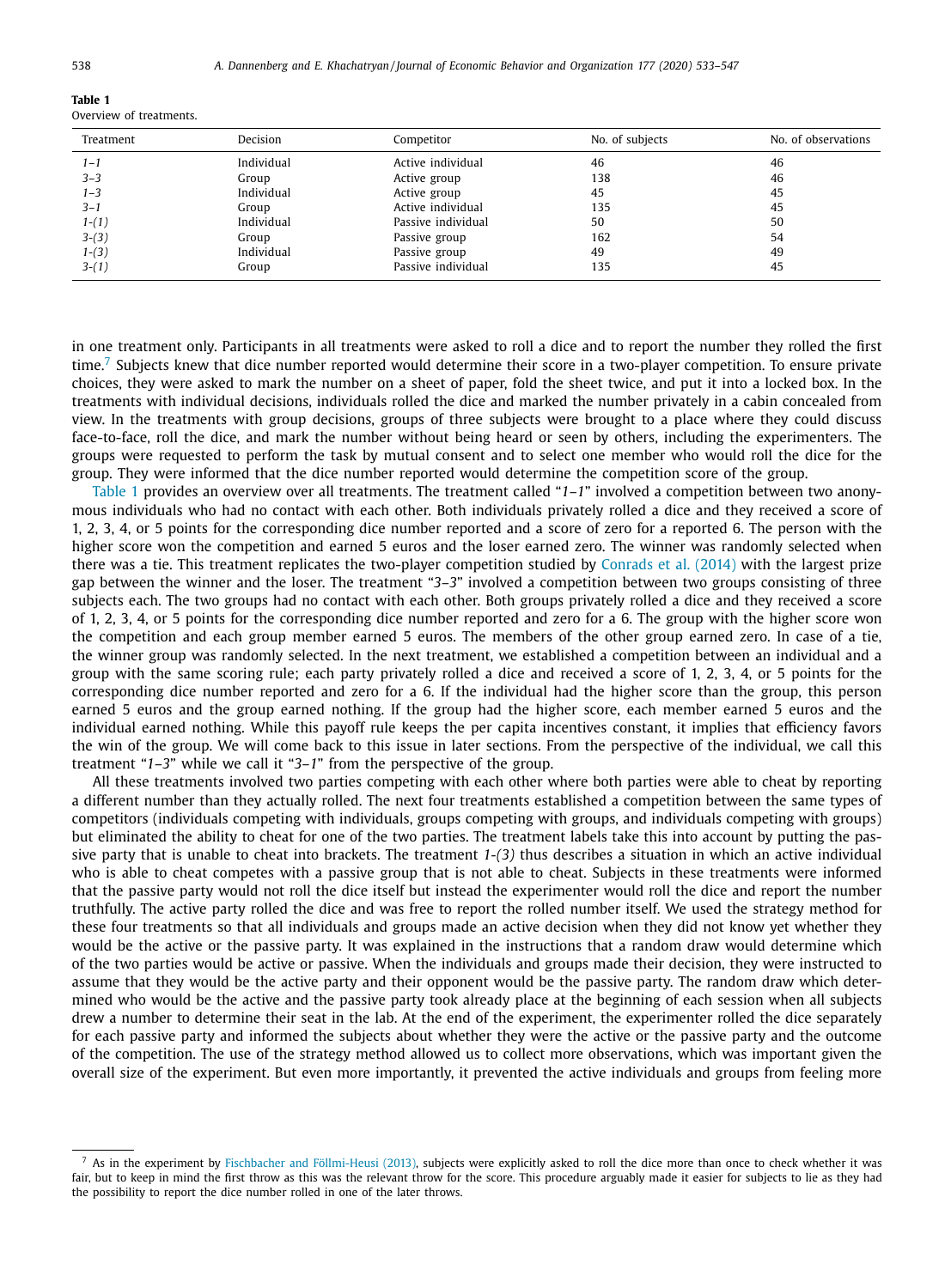<span id="page-6-0"></span>powerful than the passive party because, at the time of the decision, they did not yet know whether they would be the active party or the passive party.<sup>8</sup>

In the treatments in which both parties were able to cheat, we were also interested in the subjects' beliefs about the competitor's behavior. The first sessions (about one-third) were conducted without elicitation of beliefs. These initial sessions were used as the basis for eliciting subjects' beliefs in the subsequent sessions. In those later sessions, after subjects had submitted their dice number (alone or in a group), they were individually asked to guess the distribution of reported numbers in the initial sessions. Specifically, after being informed about the total number of decisions, they guessed how many of them had reported the numbers 1, 2, 3, 4, 5, and 6. Subjects made only guesses about their own treatment, i.e. the subjects in treatment *1–1* made guesses about behavior in the initial sessions for treatment *1–1* and the subjects in treatment *3–3* made guesses about behavior in the initial sessions for treatment *3–3*. The subjects in the treatment with mixed competition (individuals versus groups) made guesses about both the behavior of the own type and the competitor's type, but we are mainly interested in the guesses about the competitor. All guesses were incentivized: subjects received a payoff of 4 euros when they guessed the actual distribution correctly and the payoff was reduced by 0.10 euro for each deviation (by one individual or group) from the actual distribution. $9$ 

Finally, all sessions included two short questionnaires, one before subjects knew about the dice roll task and another one after they had finished the task.<sup>10</sup> In the ex-ante questionnaire, subjects were asked to provide self-assessments with regards to their risk preferences, general ambition, and competitiveness. In the ex-post questionnaire, they were asked about their personal background including field of study, gender, age, final school grade, number of siblings, religiousness, political orientation, and the Big Five personality traits. After the final questionnaire was completed, subjects were privately paid their earnings in cash and left the lab one by one.

## **4. Results**

[Fig.](#page-8-0) 1 provides an overview of the reported dice numbers for each treatment. Of particular importance in these graphs are the proportions of 5s, the number translating to the highest score in the competition. We observe some amount of cheating in all eight treatments. The proportion of 5s is well above the 16.67% line in all of the eight treatments. The reason for this relatively high amount of cheating probably is that even maximal cheating does not necessarily harm the competitor as this depends on the actions of both sides, and the winner is chosen randomly in case of a tie.<sup>11</sup>

Let's first look at the treatments in which both parties in the competition are able to cheat. The left part of [Table](#page-7-0) 2 presents comparisons of the average reported dice roll and the proportion of reported 5s between treatments. The table also provides standard errors, a measure of effect size, and statistical significance levels both unadjusted and adjusted for multiple hypotheses testing. We use two-sided tests for all comparisons throughout the paper.

The statistical tests confirm the impression one gets by looking at [Fig.](#page-8-0) 1. Groups cheat significantly more than individuals under both conditions, when competing with an individual and when competing with a group. Considering the competitor's type, we find that individuals behave similarly when they compete with another individual and when they compete with a group. There are no significant differences between *1–1* and *1–3*. Groups, in contrast, cheat significantly more when they compete with another group than when they compete with an individual. This difference in the behavior depending on the competitor's type is remarkable, especially as in our design of the individual-versus-group competition efficiency favors the win of the group. Efficiency does not favor a particular outcome in the inter-group competitions where we find an exceptionally high level of cheating, with 87 percent of groups reporting a 5.

The right part of [Table](#page-7-0) 2 presents comparisons of expectations about the competitor between treatments. Both the expected average of reported numbers and the expected proportion of reported 5s are considered. Comparing individuals and groups, we find that they have on average similar expectations about the competitor when the competitor is an individual. Nevertheless, groups cheat significantly more in this situation. When the competitor is a group, then groups expect significantly more cheating than individuals and they also cheat significantly more.

Individuals have similar expectations about the competitor when they compete with an individual and when they compete with a group. There are no significant differences in expectations between *1–1* and *1–3*. This can help to explain why the amount of cheating is not significantly different either. Groups, on the other hand, expect more cheating from the competitor when they compete with another group than when they compete with an individual. The differences in expectations between *3–1* and *3–3* are highly significant and can help to explain why groups increase the level of cheating when they are in inter-group competition.

<sup>&</sup>lt;sup>8</sup> We run some additional sessions for the 3-(3) treatment without strategy method, where the groups knew whether they were the active or the passive group. The comparison of these additional data based on 84 subjects and 28 groups shows no significant differences with the data collected with the strategy method.

<sup>&</sup>lt;sup>9</sup> De facto the penalty per unit deviation was 0.20 euro as a deviation for one dice number automatically led to a second deviation for another dice number. For instance, if a subject guessed that ten parties had reported a 5, when actually nine parties had reported a 5, this subject must have made at least one more mistake for one of the other dice numbers.

<sup>&</sup>lt;sup>10</sup> The elicitation of beliefs and the questionnaires were done with computer and not pen-and-paper.

<sup>&</sup>lt;sup>11</sup> Dugar et al. [\(2019\)](#page-13-0) show in a sender-receiver game, that even when one's cheating behavior with certainty hurts the opposing party, cheating rates are further elevated when the magnitude of the damage is uncertain.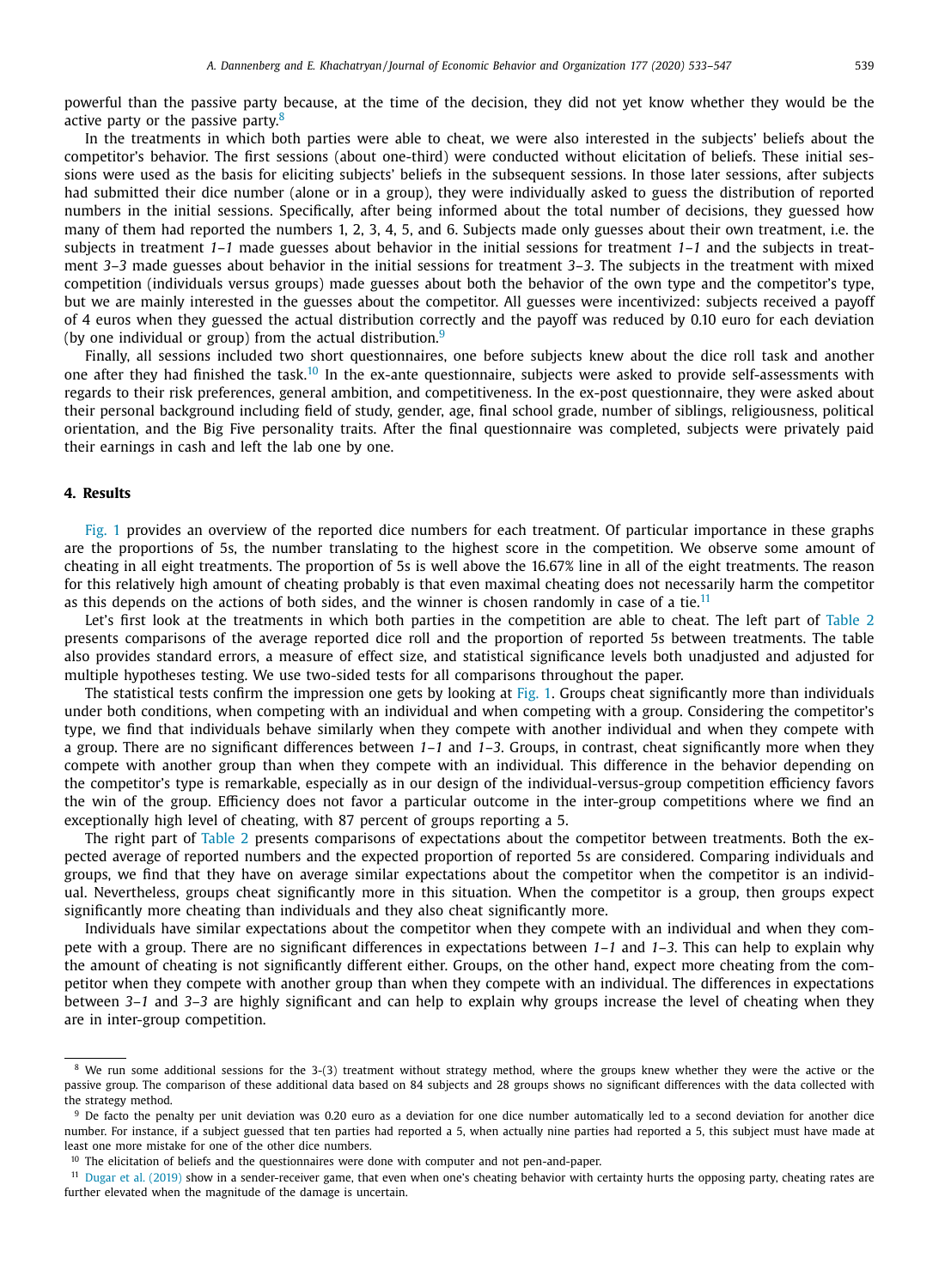<span id="page-7-0"></span>**Table 2**Treatment comparisons of actual cheating behavior (left) and expected cheating behavior (right) when both parties are able to cheat.

| Question                      | Treatment comparisons<br>Average reported dice roll<br>Proportion of reported 5s |   |         | Significance /<br>Effect Size | Adjusted<br>Significance | Question        | Treatment comparisons<br>Average expected reported dice roll<br>Proportion of expected reported 5s |   |         | Significance /<br>Effect Size | Adjusted<br>Significance |
|-------------------------------|----------------------------------------------------------------------------------|---|---------|-------------------------------|--------------------------|-----------------|----------------------------------------------------------------------------------------------------|---|---------|-------------------------------|--------------------------|
| Do groups                     | $1 - 1$                                                                          | & | $3 - 1$ |                               |                          | Do groups have  | $1 - 1$                                                                                            | & | $3 - 1$ |                               |                          |
| behave                        | 3.39                                                                             |   | 4.07    | $* *$                         |                          | different       | 4.09                                                                                               |   | 3.98    |                               |                          |
| differently than              | (0.28)                                                                           |   | (0.24)  | $\wedge$                      |                          | expectations    | (0.13)                                                                                             |   | (0.12)  |                               |                          |
| individuals?                  | 41.30%                                                                           |   | 66.67%  | $^{++}$                       | $\mathbf{r}$             | about the       | 57.50%                                                                                             |   | 59.39%  |                               |                          |
|                               | (0.07)                                                                           |   | (0.07)  |                               |                          | competitor than | (5.19)                                                                                             |   | (3.23)  |                               |                          |
|                               | $1 - 3$                                                                          | & | $3 - 3$ |                               |                          | individuals?    | $1 - 3$                                                                                            | & | $3 - 3$ |                               |                          |
|                               | 3.76                                                                             |   | 4.72    | ***                           | ***                      |                 | 4.03                                                                                               |   | 4.36    | **                            | $* *$                    |
|                               | (0.24)                                                                           |   | (0.13)  | $\wedge\wedge$                |                          |                 | (0.16)                                                                                             |   | (0.10)  | $\wedge$                      |                          |
|                               | 46.67%                                                                           |   | 86.96%  | $^{+++}$                      | $^{+++}$                 |                 | 52.60%                                                                                             |   | 72.79%  | $^{+++}$                      | $^{++}$                  |
|                               | (0.07)                                                                           |   | (0.05)  |                               |                          |                 | (6.31)                                                                                             |   | (3.06)  | $\wedge\wedge$                |                          |
| Does the                      | $1 - 1$                                                                          | & | $1 - 3$ |                               |                          | Does the        | $1 - 1$                                                                                            | & | $1 - 3$ |                               |                          |
| competitor type<br>matter for | 3.39                                                                             |   | 3.76    |                               |                          | competitor type | 4.09                                                                                               |   | 4.03    |                               |                          |
|                               | (0.28)                                                                           |   | (0.24)  |                               |                          | matter for      | (0.13)                                                                                             |   | (0.16)  |                               |                          |
| cheating?                     | 41.30%                                                                           |   | 46.67%  |                               |                          | expectations    | 57.50%                                                                                             |   | 52.60%  |                               |                          |
|                               | (0.07)                                                                           |   | (0.07)  |                               |                          | about the       | (5.19)                                                                                             |   | (6.31)  |                               |                          |
|                               | $3 - 3$                                                                          | & | $3 - 1$ |                               |                          | competitor?     | $3 - 3$                                                                                            | & | $3 - 1$ |                               |                          |
|                               | 4.72                                                                             |   | 4.07    | $* *$                         |                          |                 | 4.36                                                                                               |   | 3.98    | ***                           | ***                      |
|                               | (0.13)                                                                           |   | (0.24)  | $\wedge$                      |                          |                 | (0.10)                                                                                             |   | (0.12)  | $\wedge$                      |                          |
|                               | 86.96%                                                                           |   | 66.67%  | $^{++}$                       | $\ddot{}$                |                 | 72.79%                                                                                             |   | 59.39%  | $^{+++}$                      | $^{+++}$                 |
|                               | (0.05)                                                                           |   | (0.07)  |                               |                          |                 | (3.06)                                                                                             |   | (3.23)  | $\wedge$                      |                          |

Note: Standard errors in brackets. Stars <sup>∗</sup> indicate p-values from two-sided Mann-Whitney-Wilcoxon (MWW) tests for comparisons of average reported dice roll numbers or expectations. Crosses <sup>+</sup> indicate p-values from two-sided Fisher's exact tests for comparisons of proportion of reported 5s or two-sided MWW tests for comparisons of expected 5s. Level of significance is denoted by \*\*\* /<sup>+++</sup> *p* < 0.01, \*\* / ++ *p* <sup>&</sup>lt; 0.05, <sup>∗</sup> / <sup>+</sup> *p* <sup>&</sup>lt; 0.1. Levels of adjusted significance refer to p-values that are corrected for multiple hypotheses testing using the [Benjamini](#page-12-0) Hochberg (1995) correction procedure (24 comparisons for the cheating data in Tables 2 and [3](#page-9-0) and 8 comparisons for the expectations data in Table 2). Effect size measured by Cohen's d after each MWW test is denoted by ^ *d* ≈ 0.5 "medium", ^^ *d* ≈ 0.8 "large" ([Cohen,](#page-13-0) 1988).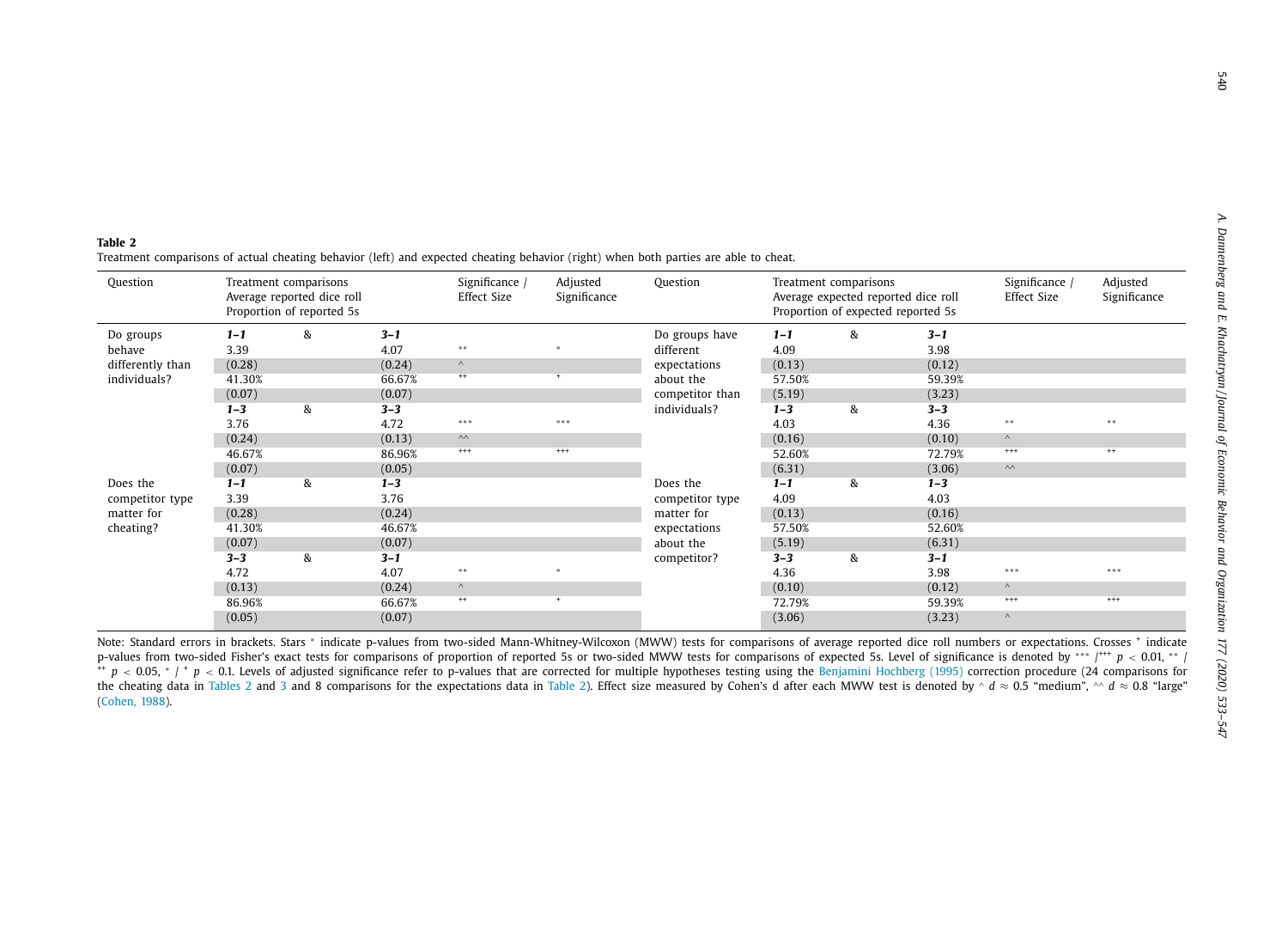<span id="page-8-0"></span>

**Fig. 1.** Distribution of reported dice roll numbers by treatment

Note: The figure presents the percentage of reported dice roll numbers by treatment. The averages shown in the top left corner of each panel are calculated with taking the number 6 as zero. The horizontal red lines indicate the honesty level of 16.67%, given the presumed equal distribution of dice roll numbers across the six dice sides.

Taken together, the results show that inter-group competition produces much more cheating than inter-individual competition. Irrespective of the type of competitor, groups cheat more than individuals. Individuals do not discriminate much between individual competitors and group competitors. Groups cheat significantly more when the competitor is another group than when the competitor is an individual. The measured beliefs indicate that these effects can at least partly be explained by different expectations about the competitor. We also find that there is a positive correlation between subjects' beliefs and their own reported number. The correlations are statistically significant in all treatments (Pearson correlation test,  $p < 0.05$  each), except of  $1-1$  ( $p = 0.12$ ).

Our belief-elicitation task was well incentivized. Subjects could earn additional €4 if they correctly guessed the behavior of subjects in previous sessions. Considering that expected payoff from the dice roll task was  $\epsilon$ 2.50, the opportunity of additionally earning  $\epsilon 4$  should have motivated subjects to report their true beliefs. Nevertheless, it is possible that the reported beliefs were influenced by subjects' learning experience of their own behavior in the game, that beliefs were reported to justify the own decision, or that a third variable had an effect on both own behavior and beliefs about others. It can thus be questioned whether the reported beliefs had a causal effect on behavior. For this reason, we included additional treatments in which beliefs are exogenously fixed by eliminating the opponent's ability to cheat. We now turn to these treatments.

The left part of [Table](#page-9-0) 3 provides comparisons of treatments in which the competitor is unable to cheat and thus has an expected dice roll of 2.5. As before, we provide standard errors, a measure of effect size, and statistical significance levels both unadjusted and adjusted for multiple hypotheses testing. Comparing groups and individuals, we find that groups cheat more than individuals in both conditions, when they compete with a passive individual and when they compete with a passive group. The differences, however, are smaller than in the situation where both parties are active (see left side of [Table](#page-7-0) 2), and they are not statistically significant.

Considering the competitor's type, we find that individuals behave similarly when they compete with a passive individual and when they compete with a passive group. There are no significant differences between *1-(1)* and *1-(3)*. Also groups behave similarly in both conditions *3-(1)* and *3-(3)*. The proportion of 5s is slightly higher when the passive competitor is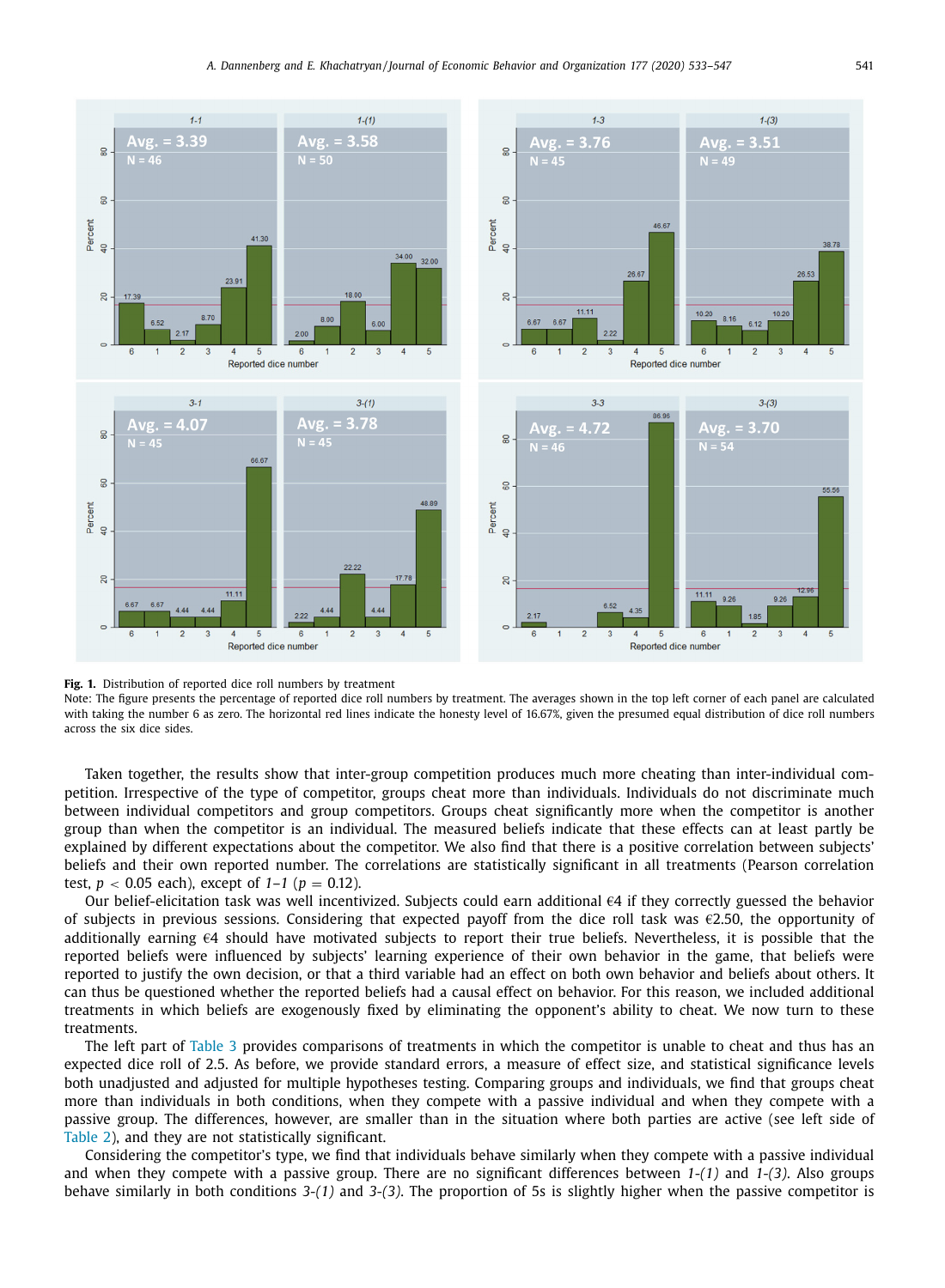#### <span id="page-9-0"></span>**Table 3**Treatment comparisons of cheating behavior conditional on whether only one or both parties are able to cheat.

| Question                                                                                |                                     | Treatment comparisons<br>Average reported dice roll<br>Proportion of reported 5s |                                     | Significance | Adjusted<br>significance | Question                                                                                       |                                     | Treatment comparisons<br>Average reported dice roll<br>Proportion of reported 5s |                                     | Significance                      | Adjusted<br>significance |
|-----------------------------------------------------------------------------------------|-------------------------------------|----------------------------------------------------------------------------------|-------------------------------------|--------------|--------------------------|------------------------------------------------------------------------------------------------|-------------------------------------|----------------------------------------------------------------------------------|-------------------------------------|-----------------------------------|--------------------------|
| When the competitor<br>is passive, do groups<br>behave differently than<br>individuals? | $1-(1)$<br>3.58<br>(0.20)<br>32.00% | &                                                                                | $3-(1)$<br>3.78<br>(0.22)<br>48.89% |              |                          | Do individuals behave<br>differently when the<br>competitor changes<br>from active to passive? | $1 - 1$<br>3.39<br>(0.28)<br>41.30% | &                                                                                | $1-(1)$<br>3.58<br>(0.20)<br>32.00% |                                   |                          |
|                                                                                         | (0.07)<br>$1-(3)$<br>3.51<br>(0.24) | &                                                                                | (0.07)<br>$3-(3)$<br>3.70<br>(0.25) |              |                          |                                                                                                | (0.07)<br>$1 - 3$<br>3.76<br>(0.24) | &                                                                                | (0.07)<br>$1-(3)$<br>3.51<br>(0.24) |                                   |                          |
| When the competitor                                                                     | 38.78%<br>(0.07)<br>$1-(1)$         | &                                                                                | 55.56%<br>(0.07)<br>$1-(3)$         |              |                          | Do groups behave                                                                               | 46.67%<br>(0.07)<br>$3 - 1$         | &                                                                                | 38.78%<br>(0.07)<br>$3-(1)$         |                                   |                          |
| is passive, does the<br>competitor type<br>matter for cheating?                         | 3.58<br>(0.20)<br>32.00%<br>(0.07)  |                                                                                  | 3.51<br>(0.24)<br>38.78%<br>(0.07)  |              |                          | differently when the<br>competitor changes<br>from active to passive?                          | 4.07<br>(0.24)<br>66.67%<br>(0.07)  |                                                                                  | 3.78<br>(0.22)<br>48.89%<br>(0.07)  |                                   |                          |
|                                                                                         | $3-(3)$<br>3.70<br>(0.25)           | &                                                                                | $3-(1)$<br>3.78<br>(0.22)           |              |                          |                                                                                                | $3 - 3$<br>4.72<br>(0.13)           | &                                                                                | $3-(3)$<br>3.70<br>(0.25)           | ***<br>$\wedge\wedge$<br>$^{+++}$ | ***<br>$^{+++}$          |
|                                                                                         | 55.56%<br>(0.07)                    |                                                                                  | 48.89%<br>(0.07)                    |              |                          |                                                                                                | 86.96%<br>(0.05)                    |                                                                                  | 55.56%<br>(0.07)                    |                                   |                          |

Note: Standard errors in brackets. Stars \* indicate p-values from two-sided Mann-Whitney-Wilcoxon (MWW) tests for comparisons of the average reported dice roll numbers. Crosses † indicate p-values from two-sided Fisher's exact tests for comparisons of proportion of reported 5s. Level of significance is denoted by \*\*\* / \*\*\*  $p < 0.01$ , \*\* /\*\*  $p < 0.05$ , \* /\*  $p < 0.1$ . Levels of adjusted significance refer to p-values that are corrected for multiple hypotheses testing using the [Benjamini](#page-12-0) Hochberg (1995) correction procedure (24 comparisons for the cheating data in [Tables](#page-7-0) 2 and 3). Effect size measured by Cohen's d after each MWW test is denoted by ^ *d*  $\approx$  0.5 "medium", ^^ *d*  $\approx$  0.8 "large" [\(Cohen,](#page-13-0) 1988).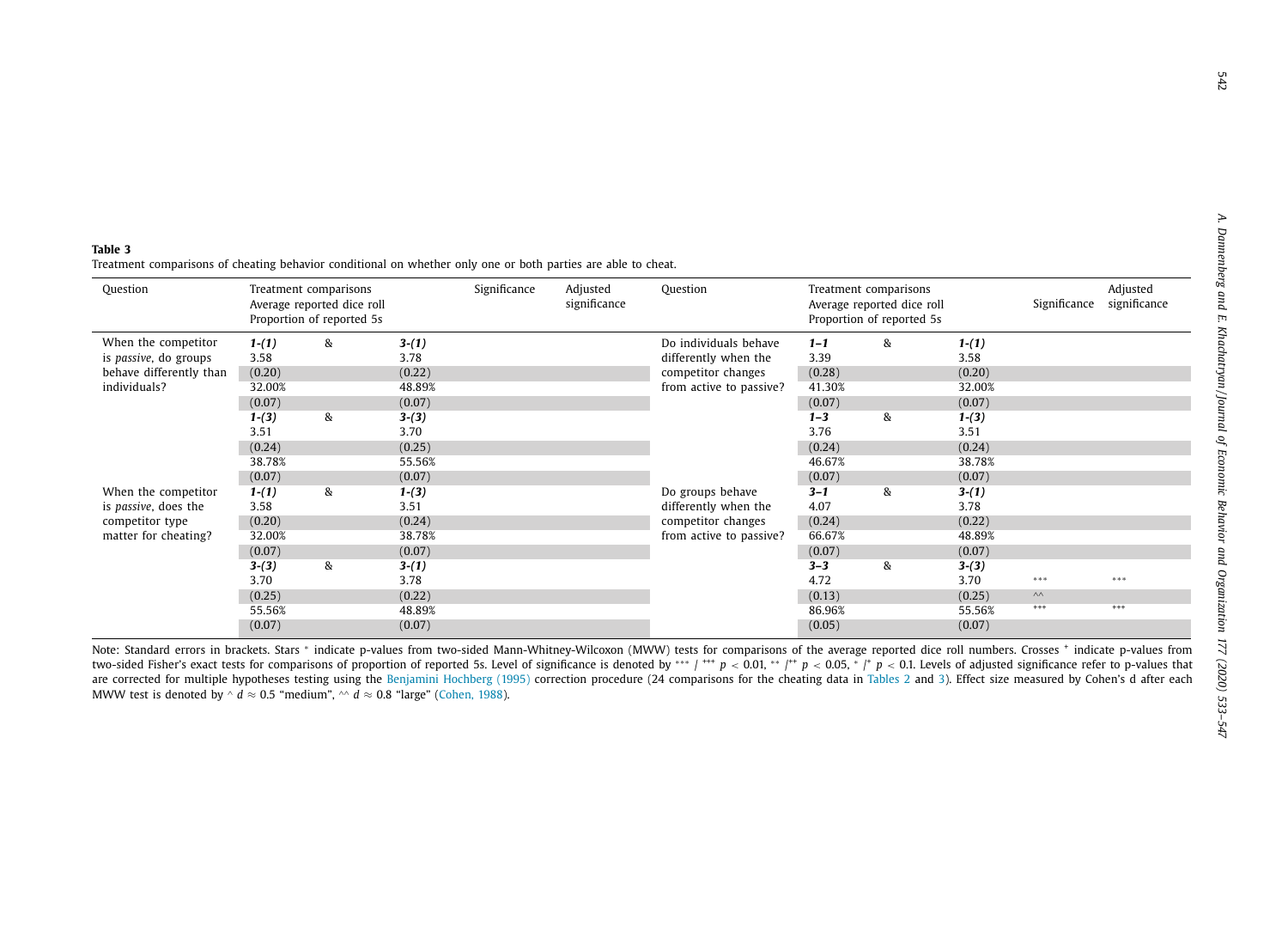<span id="page-10-0"></span>

|--|--|

Linear regression results on average reported dice roll.

| Variables                    | (1)<br>Competitor is<br>active | (2)<br>Competitor is<br>passive | Variables                       | (3)<br>Competitor is<br>an individual | (4)<br>Competitor is<br>a group | Variables                        | (5)<br>Decision maker<br>is an individual | (6)<br>Decision maker<br>is a group |
|------------------------------|--------------------------------|---------------------------------|---------------------------------|---------------------------------------|---------------------------------|----------------------------------|-------------------------------------------|-------------------------------------|
| Decision maker<br>is a group | $0.675**$                      | 0.198                           | Decision<br>maker is a<br>group | 0.198                                 | 0.193                           | Competitor is $-0.07$<br>a group |                                           | $-0.074$                            |
|                              | (0.326)                        | (0.333)                         |                                 | (0.332)                               | (0.309)                         |                                  | (0.335)                                   | (0.304)                             |
| Competitor is a<br>group     | 0.364                          | $-0.07$                         | Competitor is<br>active         | $-0.189$                              | 0.245                           | Competitor is<br>active          | $-0.189$                                  | 0.289                               |
|                              | (0.326)                        | (0.326)                         |                                 | (0.330)                               | (0.323)                         |                                  | (0.341)                                   | (0.317)                             |
| Interaction term             | 0.286                          | $-0.004$                        | Interaction<br>term             | 0.478                                 | $0.768*$                        | Interaction<br>term              | 0.434                                     | $0.725*$                            |
|                              | (0.461)                        | (0.462)                         |                                 | (0.474)                               | (0.450)                         |                                  | (0.485)                                   | (0.438)                             |
| Constant                     | $3.391***$<br>(0.229)          | $3.580***$<br>(0.229)           | Constant                        | $3.580***$<br>(0.228)                 | $3.510***$<br>(0.224)           | Constant                         | $3.580***$<br>(0.236)                     | $3.778***$<br>(0.224)               |
| N                            | 182                            | 198                             | N                               | 186                                   | 194                             | N                                | 190                                       | 190                                 |

Note: Numbers show discrete effects from ordinary least squares regressions; standard errors in parentheses. Levels of significance: ∗∗∗ *p* < 0.01, ∗ ∗ *p* < 0.05, <sup>∗</sup> *p* < 0.1. Number of observations is denoted by N. For the dependent variable *reported dice roll*, reports of number 6 are treated as zeros. All explanatory variables are dummy variables.

a group rather than an individual, but this difference is not statistically significant. The average reported dice rolls are very similar in both conditions.

The right part in [Table](#page-9-0) 3 compares the treatments where both parties are active with the treatments where only one party is active. Individuals are somewhat more likely to report a 5 when the competitor is an active rather than a passive individual. The difference, however, is not significant. The average reported dice roll is even lower when the competitor is active, but this difference is not significant either. There are also no significant differences in individuals' behavior when competing with active groups and passive groups. Groups cheat more when the competitor is active rather than passive. The differences are not significant when the competitor is an individual but they are highly significant when the competitor is another group.

While it is difficult to draw any firm conclusions from statistically insignificant differences, it is reassuring that effect sizes, as measured by Cohen's d, are consistent with the significance levels. All statistically significant differences shown in [Tables](#page-7-0) 2 and [3](#page-9-0) are associated with a medium or large effect size, whereas all insignificant differences are associated with a small effect size  $12$ 

The statistical tests considered so far tell us whether a difference between two treatments is significant or not. However, the tests do not tell us if the reaction by groups to a change in the competitor's type is significantly stronger than the reaction by individuals. More generally, the statistical tests do not tell us whether the difference between two treatments is significantly larger than the difference between two other treatments. To say more about the different reactions by groups and individuals, we use regressions with interaction terms. The results are shown in Table 4.

The first regression in Table 4 shows results for the active treatments *1–1, 3–3, 1–3*, and *3-1*. All explanatory variables are dummy variables. The variable *Decision maker is a group* takes the value one for the treatments *3–3* and *3–1* and zero for the treatments *1–1* and *1–3*. The variable *Competitor is a group* takes the value one for the treatments *3–3* and *1–3* and zero for the treatments *1–1* and *3–1*. The interaction term is constructed by combining these two variables; it takes the value one for the treatment *3–3* and zero for all others. The results show that, holding the competitor constant, groups cheat significantly more than individuals. This confirms the results of the statistical tests presented before. The interaction term is not significant which means that the increase in cheating due to a change in the competitor type from an active individual to an active group is not significantly greater for groups than for individuals. Regression (2) makes the same comparisons for the passive treatments *1-(1), 3-(3), 1-(3)*, and *3-(1)*. This regression does not find that groups cheat significantly more than individuals when the competitor is held constant. The interaction term is insignificant again, showing that the change in behavior due to change in the competitor type from a passive individual to a passive group is not significantly different between groups and individuals.

The third regression includes all treatments in which the competitor is an individual *1–1, 1-(1), 3-1*, and *3-(1)*. The variable *Decision maker is a group* takes the value one for *3–1* and *3-(1)* and zero for *1–1* and *1-(1)*. The variable *Competitor is active* is set to one for *1–1* and *3–1* and zero for *1-(1)* and *3-(1)*. The interaction term takes the value one for *3–1* and zero for all other treatments. None of these variables has a significant effect on cheating behavior. Regression (4) provides the same comparisons for the treatments in which the competitor is a group *1–3, 1-(3), 3–3, 3-(3)*. Here the interaction term shows a weakly significant effect, meaning that the increase in cheating due to a change in the competitor type from a passive group to an active group is significantly greater for groups than for individuals.

<sup>&</sup>lt;sup>12</sup> Power calculations show that for an at least weakly significant difference ( $p < 0.1$ ), a medium effect size (Cohen's d = 0.5), and high power ( $p = 0.8$ ), sample size must be 51, which is largely what we have in all treatments.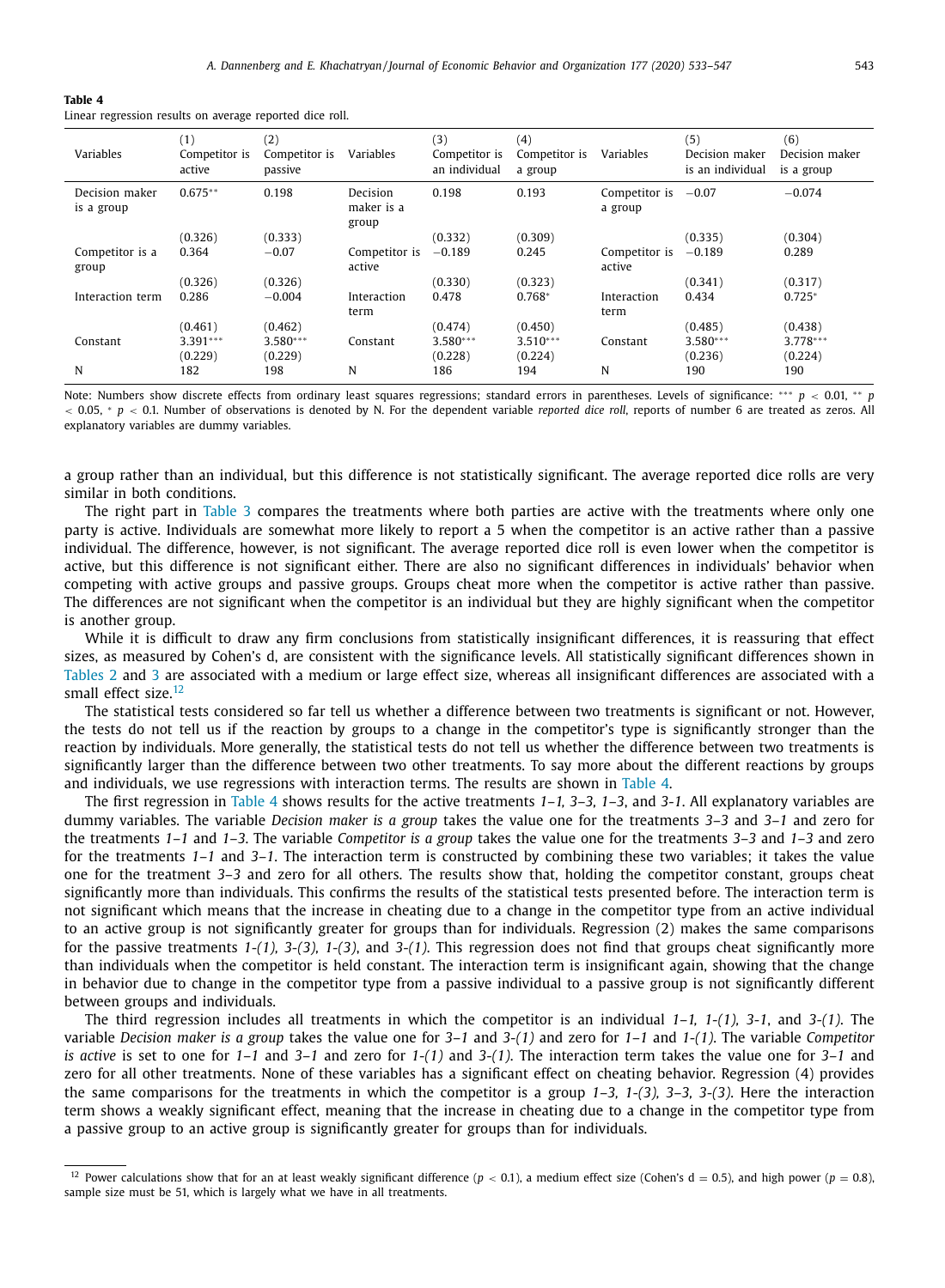<span id="page-11-0"></span>Regressions (5) and (6) show results separated for the treatments in which the decision maker is an individual and the treatments in which the decision maker is a group. These regressions show that the increase in the level of cheating by groups due to change in the competitor type from individual to group is significantly greater when the competitor is active than when the competitor is passive. This effect does not exist for individuals.

In the Appendix, we provide a regression analysis using the complete dataset and three-way interaction terms in addition to two-way interaction terms to account for the three factors (type of decision maker, type of competitor, active/passive). The results are largely the same. Only the interaction of group competitor and active competitor changes from weakly significant (column (6) in [Table](#page-10-0) 4) to insignificant ( $p = 0.118$ ).

Finally, our analyses of gender, religion, self-reported competitiveness, and other socio-demographic and attitudinal characteristics show no significant effects on cheating behavior in the experiment, neither for individuals nor for groups. The analyses include both linear regressions for the reported dice roll numbers and probit regressions for the likelihood of reporting a five. The results are also shown in the Appendix.<sup>13</sup>

## **5. Discussion and conclusion**

Our results can be summarized as follows. Inter-group competition produces a much higher level of cheating than interindividual competition. The average reported dice roll number in the inter-group competition is 4.7 and thus very close to the payoff-maximizing number 5. In the inter-individual competition, the average reported number is 3.4 which is closer to the full honesty level of 2.5 than the payoff-maximizing level. When we control for the type of competitor, we still find a significantly lower cheating level for individuals than for groups (3.4 versus 4.1 when the competitor is an individual and 3.8 versus 4.7 when the competitor is a group). When we control for the type of competitor and eliminate the competitor's ability to cheat, the differences between individual and group behavior are no longer significant (3.6 versus 3.8 when the competitor is a passive individual and 3.5 versus 3.7 when the competitor is a passive group). This shows that the pure actor effect in this setting is relatively small. This result is in contrast to the studies which report that being in a group per se leads to more cheating. [Kocher](#page-13-0) et al. (2018), for example, find that groups cheat significantly more than individuals in a non-competitive environment. An important difference is that, in our competitive setting where the competitor is unable to cheat, not much cheating is needed to win the maximum payoff. This can explain why groups cheat only slightly more than individuals when the competitor is passive. In the experiment by [Kocher](#page-13-0) et al. (2018) subjects have to lie maximally to get the maximum amount. Other possible explanations for the different results are that, in their experiment, the victim of the cheating was the experimenter, and not other participants, that the groups communicated through a computer chat and not face to face, and that experimenter demand effects played a larger role because cheating was observable not only in the aggregate but at the level of the individual or group.

Our results furthermore show that both individuals and groups discriminate between an individual competitor and a group competitor (3.4 versus 3.8 for individuals and 4.1 versus 4.7 for groups). While groups seem to discriminate slightly more, the difference in how individuals and groups discriminate between an individual competitor and a group competitor is not significant. Once we eliminate the competitor's ability to cheat, we no longer find discrimination between an individual competitor and a group competitor, neither for individuals (3.6 versus 3.5) nor for groups (3.8 versus 3.7). These results suggest that there is no pure opponent effect in this setting. Again, this seems to be in contrast to other studies which find discrimination between individual and group opponents, even when they are not able to take any action. For example, Amir et al. [\(2016\)](#page-12-0) find that people cheat more when the victim of the cheating is a group rather than an individual. A possible explanation is that in our experiment efficiency favors the group in the mixed competition which may counteract the opponent effect.

Our experiment contributes to the efforts to understand why groups behave differently than individuals. In our setting, the pure actor effect and the pure opponent effect are relatively small and the main driver of the differences between inter-individual and inter-group competition appears to be expectations. Groups' expectations about groups differ from individuals' expectations about groups, perhaps because group members explicitly go through and discuss their expectations and find it easier to put themselves into the others' shoes. The expectations are arguably the reason why groups react very strongly to whether the other group is able to cheat or not. Interestingly, the reaction is much weaker when groups compete with an active or passive individual. This indicates that not only the deliberation process in the own group but also the anticipated deliberation process in the opponent group matters for expectations and behavior. It seems that there is a vicious cycle; thinking about the deliberation process in the opponent group influences the process in the own group which in turn influences the thinking about the process in the opponent group, and so on. The reason for this cycle arguably is the combination of deliberation and competition. The research by [Kocher](#page-13-0) et al. (2018) has shown that discussions within groups let them become more dishonest and expect more dishonestly from others. Because one needs to outperform the competitor in a winner-takes-all competition, pessimistic expectations will increase the willingness to cheat and this increased willingness to cheat may make expectations even more pessimistic, leading to the cycle. This cycle ends only when both competitors cheat maximally, which is what we observed for a large majority of groups in the active competition. [Ashforth](#page-12-0) and Anand

<sup>&</sup>lt;sup>13</sup> When considering decisions by groups, binary explanatory variables, such as gender and religiousness, are defined by the majority rule: female groups consist of at least two female members and religious groups consist of at least two members who consider themselves religious. For the remaining continuous explanatory variables, we take the average value of the three individual responses by the group members.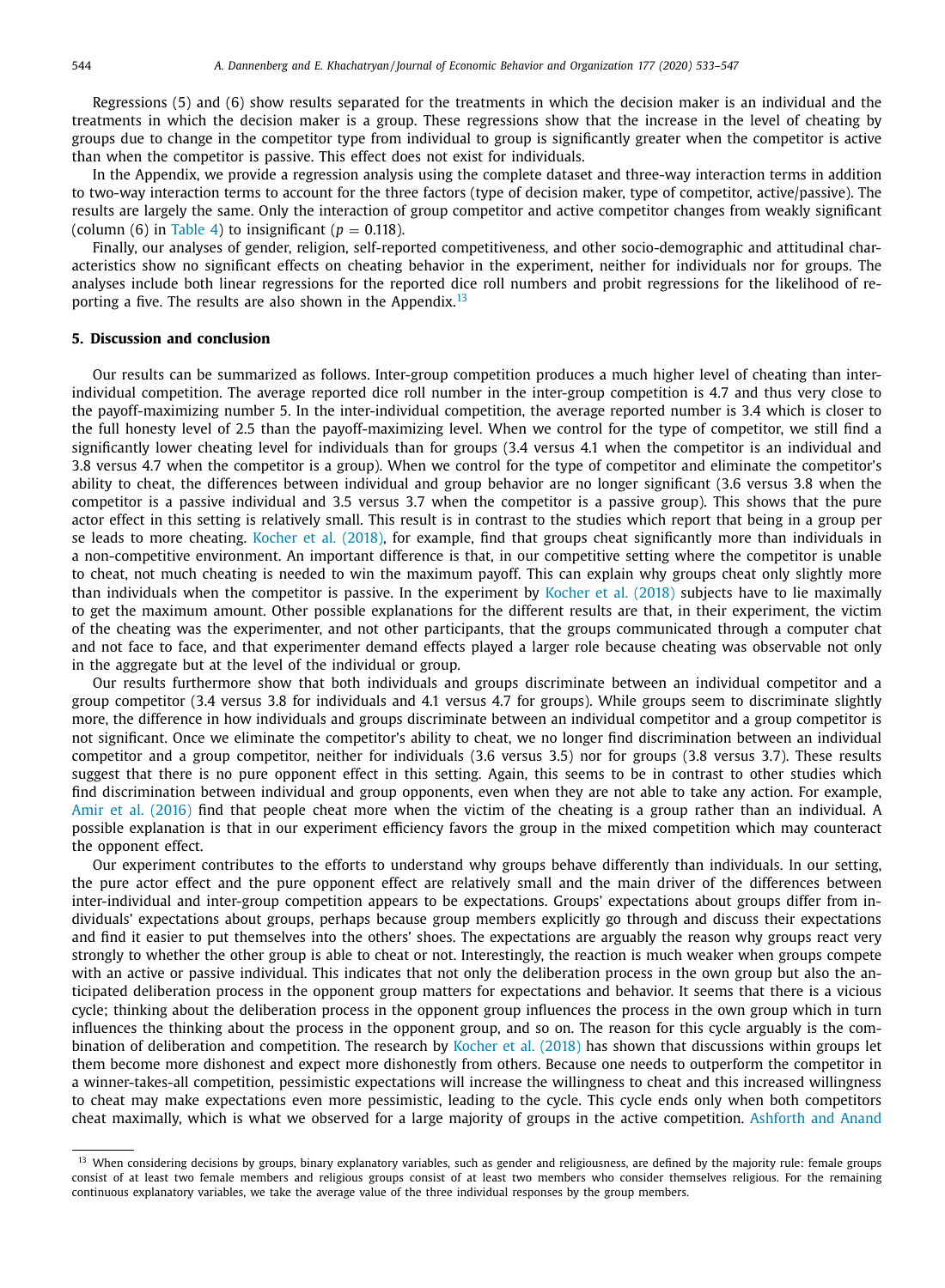<span id="page-12-0"></span>(2003) argue that groups are better able to rationalize dishonest behavior and avoid the negative effects on their social identity because the members can mutually affirm the rationalization. One such strategy is to reframe the act by replacing the negative interpretation with a neutral or even positive interpretation. Perhaps the groups in our active competition treatment interpreted, consciously or not, the submission of a low number as stupid rather than honest and the submission of a high number as smart rather than dishonest.

One may argue that the large difference in how groups behave towards an active group competitor and a passive group competitor is not caused by expectations but rather by power. While two active groups are equally powerful, an active group is more powerful than a passive group. We believe, however, that power is unlikely to be an important factor. First, as we used the strategy method for the active-passive competition, subjects did not know whether they will be the active or the passive party when they made their decision. Second, if power was an important factor, we would also expect a difference in how groups behave towards an active individual competitor and a passive individual competitor, but this difference is very small and statistically insignificant. Third, when we compare the measured beliefs across treatments, we find that the by far highest degree of cheating is indeed expected in the inter-group competition.

The two examples mentioned in the introduction, the Volkswagen emission scandal and the Russian doping scandal, have given the impression that inter-group competition is particularly prone to unethical behavior. Our experiment provides evidence for this impression, showing that the by far highest level of cheating occurs when active groups compete with each other. It is difficult to compare our experimental results on the role of beliefs with examples from outside the lab because they mostly proceed in the dark. Nevertheless, research on organizational behavior suggests that oftentimes many companies from the same industry engage in an unethical behavior, rather than only one or two bad apples. Ashforth and Anand (2003) provide a number of examples. For instance, a cattle industry spokesperson justified the use of high levels of hormones in cattle by arguing that it was a standard industry practice. The company Beech-Nut sold adulterated apple juice for years because the employees believed that many other companies were also doing it. These examples support the vicious cycle argument described above.

In terms of political implications, our findings suggest that cheating can be effectively reduced by manipulating the expectations. The implementation of a transparent monitoring scheme could not only be beneficial by changing the probability of getting caught, but also by changing the expectations about the competitors' actions. Reducing the own cheating level merely because of changed expectations about competitors does not represent morally superior behavior because the underlying motivation has not changed. But clearly the worst situation arises if everyone cheats because they expect everyone else to cheat. We believe that our results are relevant for all settings involving a winner-takes-all competition which occur in a wide range of contexts from sports to business and politics to academia. It is not clear in how far they apply to settings where not only relative performance but also absolute performance matters for the outcome. We leave this investigation to future research.

## **Declaration of Competing Interest**

The authors declare no conflict of interest.

## **Acknowledgements**

The work was financially supported by the European Union (EU) [Horizon](https://doi.org/10.13039/501100007601) 2020 program, action ERC-2014-STG, Project HUCO, grant number 636746.

## **Supplementary materials**

Supplementary material associated with this article can be found, in the online version, at [doi:10.1016/j.jebo.2020.06.028.](https://doi.org/10.1016/j.jebo.2020.06.028)

#### **References**

Abeler, J., Becker, A., Falk, A., 2014. Representative evidence on lying costs. J. Public Econ. 113, 96–104. doi[:10.1016/j.jpubeco.2014.01.005.](https://doi.org/10.1016/j.jpubeco.2014.01.005)

Abeler, J., Nosenzo, D., Raymond, C., 2019. Preferences for truth-telling. Econometrica 87 (4), 1115–1153. doi[:10.3982/ECTA14673.](https://doi.org/10.3982/ECTA14673)

Amir, A., Kogut, T., Bereby-Meyer, Y., 2016. Careful cheating: people cheat groups rather than individuals. Front. Psychol. 7. doi[:10.3389/fpsyg.2016.00371.](https://doi.org/10.3389/fpsyg.2016.00371) [Ariely,](http://refhub.elsevier.com/S0167-2681(20)30192-X/sbref0004) D., 2012. The (honest) Truth About [dishonesty:](http://refhub.elsevier.com/S0167-2681(20)30192-X/sbref0004) How We Lie to Everyone - especially Ourselves. Harper Collins, London.

Ashforth, B.E., Anand, V., 2003. The normalization of corruption in organizations. res. organ. behav. 25, 1–52. doi[:10.1016/s0191-3085\(03\)25001-2.](https://doi.org/10.1016/s0191-3085(03)25001-2)

Bénabou, R., Tirole, J., 2003. Intrinsic and extrinsic motivation. Rev. Econ. Stud. 70 (3), 489–520. doi[:10.1111/1467-937X.00253.](https://doi.org/10.1111/1467-937X.00253)

Benjamini, Y., Hochberg, Y., 1995. Controlling the false discovery rate: a practical and powerful approach to multiple testing. J. R. Stat. Soc.: Series B (Methodol.) 57 (1), 289–300. doi[:10.1111/j.2517-6161.1995.tb02031.x.](https://doi.org/10.1111/j.2517-6161.1995.tb02031.x)

Bock, O., Baetge, I., Nicklisch, A., 2014. hroot: Hamburg registration and organization online tool. Eur. Econ. Rev. 71, 117–120. [doi:10.1016/j.euroecorev.2014.](https://doi.org/10.1016/j.euroecorev.2014.07.003) 07.003.

Bornstein, G., Yaniv, I., 1998. Individual and group behavior in the ultimatum game: are groups more "rational" players? Exp. Econ. 1 (1), 101–108. doi:10. [1023/A:1009914001822.](https://doi.org/10.1023/A:1009914001822)

Carpenter, J., Matthews, P.H., Schirm, J., 2010. Tournaments and office politics: evidence from a real effort experiment. Am. Econ. Rev. 100 (1), 504–517. doi[:10.1257/aer.100.1.504.](https://doi.org/10.1257/aer.100.1.504)

Cartwright, E., Menezes, M.L.C., 2014. Cheating to win: dishonesty and the intensity of competition. Econ. Lett. 122 (1), 55–58. [doi:10.1016/j.econlet.2013.](https://doi.org/10.1016/j.econlet.2013.10.016) 10.016.

[Cavico,](http://refhub.elsevier.com/S0167-2681(20)30192-X/sbref0012) F.J., [Mujtaba,](http://refhub.elsevier.com/S0167-2681(20)30192-X/sbref0012) B.G., 2016. Volkswagen emissions scandal: a global case study of legal, ethical, and practical consequences and [recommendations](http://refhub.elsevier.com/S0167-2681(20)30192-X/sbref0012) for sustainable management. Global J. Res. Bus. Manag. 4 (2), 303–311.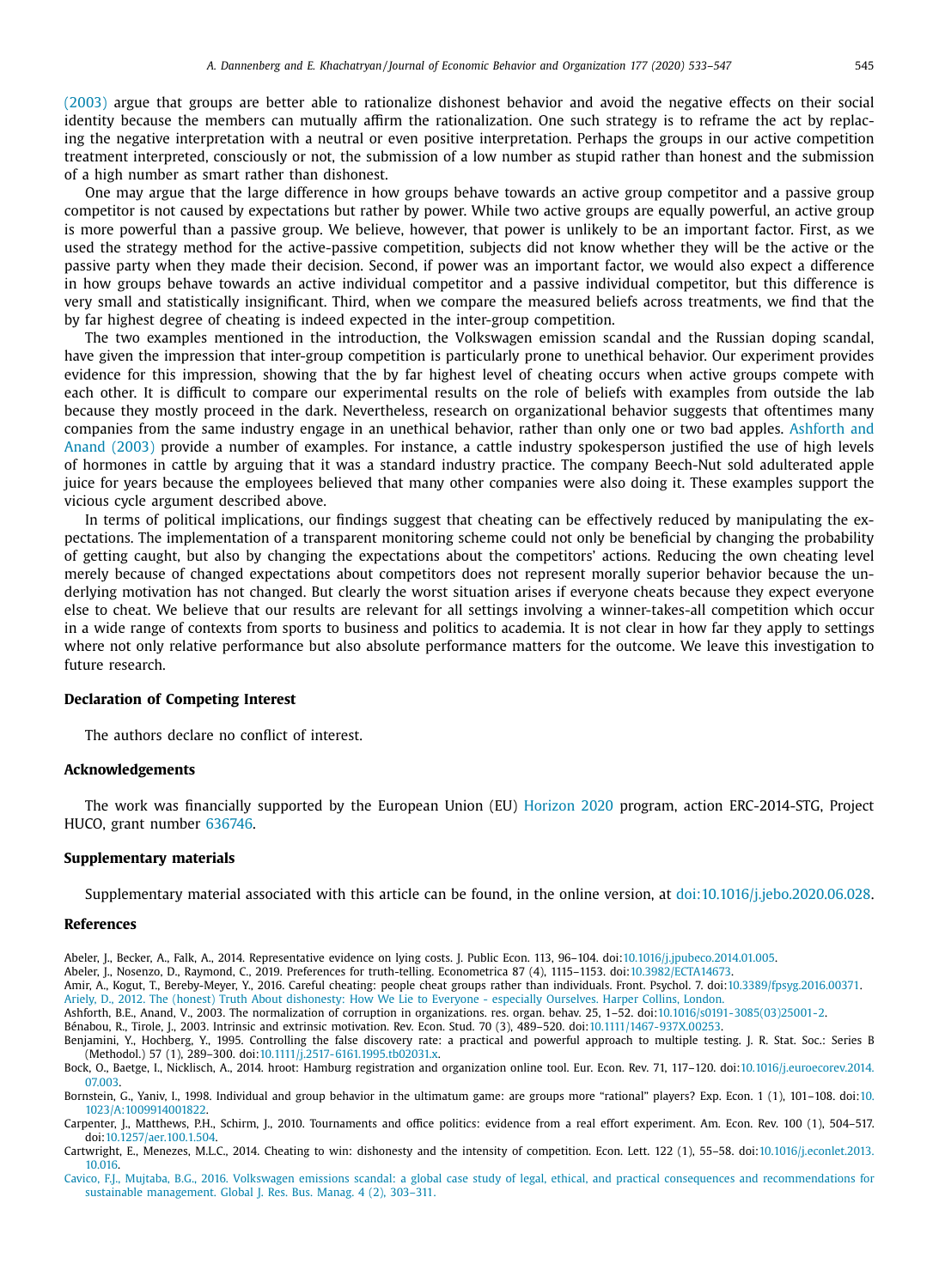<span id="page-13-0"></span>Charness, G., Sutter, M., 2012. Groups make better self-interested decisions. J. Econ. Perspect. 26 (3), 157–176. doi[:10.1257/jep.26.3.157.](https://doi.org/10.1257/jep.26.3.157)

Christens, S., Dannenberg, A., Sachs, F., 2019. Identification of individuals and groups in a public goods experiment. J. Behav. Exp. Econ. 82, 101445. doi:10. [1016/j.socec.2019.06.010.](https://doi.org/10.1016/j.socec.2019.06.010)

[Cohen,](http://refhub.elsevier.com/S0167-2681(20)30192-X/sbref0015) J., 1988. Statistical Power Analysis for the Behavioral Sciences, 2nd ed. Lawrence Erlbaum Associates, [Publishers,](http://refhub.elsevier.com/S0167-2681(20)30192-X/sbref0015) Hillsdale, NJ.

Cohen, T.R., Gunia, B.C., Kim-Jun, S.Y., Murnighan, J.K., 2009. Do groups lie more than individuals? Honesty and deception as a function of strategic self-

interest. J. Exp. Soc. Psychol. 45 (6), 1321–1324. doi[:10.1016/j.jesp.2009.08.007.](https://doi.org/10.1016/j.jesp.2009.08.007)<br>2014.Conrads, J., Irlenbusch, B., Rilke, R.M., Schielke, A., Walkowitz, G., 2014. Honesty in tournaments. Econ. Lett. 123 (1), 90–93. doi:1 Conrads, J., Irlenbusch, B., Rilke, R.M., Walkowitz, G., 2013. Lying and team incentives. J. Econ. Psychol. 34, 1–7. doi[:10.1016/j.joep.2012.10.011.](https://doi.org/10.1016/j.joep.2012.10.011)

[Cox,](http://refhub.elsevier.com/S0167-2681(20)30192-X/sbref0019) J.C., 2002. Trust, Reciprocity, and [Other-Regarding](http://refhub.elsevier.com/S0167-2681(20)30192-X/sbref0019) Preferences: groups Vs. Individuals and Males Vs. Females. In: Zwick, R., Rapoport, A. (Eds.), Experimental Business Research. Springer US, Boston, MA, pp. 331–350.

- Dato, S., Nieken, P., 2014. Gender differences in competition and sabotage. J. Econ. Behav. Organ. 100, 64–80. doi[:10.1016/j.jebo.2014.01.012.](https://doi.org/10.1016/j.jebo.2014.01.012)
- Dufwenberg, M., Gneezy, U., 2000. Measuring beliefs in an experimental lost wallet game. Games Econ. Behav. 30 (2), 163–182. doi[:10.1006/game.1999.0715.](https://doi.org/10.1006/game.1999.0715) Dugar, S., Mitra, A., Shahriar, Q., 2019. Deception: the role of uncertain consequences. Eur. Econ. Rev. 114, 1-18. doi[:10.1016/j.euroecorev.2019.01.010.](https://doi.org/10.1016/j.euroecorev.2019.01.010)

Ellingsen, T., Johannesson, M., 2004. Promises, Threats and Fairness. Econ. J. 114 (495), 397–420. doi[:10.1111/j.1468-0297.2004.00214.x.](https://doi.org/10.1111/j.1468-0297.2004.00214.x)

Falk, A., Fehr, E., Huffman, D., 2008. The power and limits of tournament incentives. Work in Progress.

Faravelli, M., Friesen, L., Gangadharan, L., 2015. Selection, tournaments, and dishonesty. J. Econ. Behav. Organ. 110, 160–175. doi[:10.1016/j.jebo.2014.10.019.](https://doi.org/10.1016/j.jebo.2014.10.019) Festinger, L., Pepitone, A., Newcomb, T., 1952. Some consequences of [de-individuation](https://doi.org/10.1037/h0057906) in a group. J. Abnorm. Soc. Psychol. 47, 382–389. doi:10.1037/ h0057906, (2, Suppl).

Fischbacher, U., Föllmi-Heusi, F., 2013. Lies in disguise - an experimental study on cheating. J. Eur. Econ. Assoc. 11 (3), 525–547. doi[:10.1111/jeea.12014.](https://doi.org/10.1111/jeea.12014)

Gneezy, U., 2005. Deception: the role of consequences. Am. Econ. Rev. 95 (1), 384-394. doi[:10.1257/0002828053828662.](https://doi.org/10.1257/0002828053828662)

Gneezy, U., Rockenbach, B., Serra-Garcia, M., 2013. Measuring lying aversion. J. Econ. Behav. Organ. 93, 293–300. doi[:10.1016/j.jebo.2013.03.025.](https://doi.org/10.1016/j.jebo.2013.03.025)

- Harbring, C., Irlenbusch, B., 2005. Incentives in tournaments with endogenous prize selection. J. Inst. Theor. Econ. 161 (4), 636-663. doi:10.1628/ [093245605775075951.](https://doi.org/10.1628/093245605775075951)
- Harbring, C., Irlenbusch, B., 2011. Sabotage in tournaments: evidence from a laboratory experiment. Manag. Sci. 57 (4), 611–627. doi[:10.1287/mnsc.1100.1296.](https://doi.org/10.1287/mnsc.1100.1296) [Insko,](http://refhub.elsevier.com/S0167-2681(20)30192-X/sbref0031) C.A., [Schopler,](http://refhub.elsevier.com/S0167-2681(20)30192-X/sbref0031) J., 1998. Differential distrust of groups and of [individuals.](http://refhub.elsevier.com/S0167-2681(20)30192-X/sbref0031) In: Sedikides, C., Schopler, J., Insko, C.A. (Eds.), Intergroup Cognition and Intergroup Behavior. Lawrence Erlbaum Associates Inc, Hillsdale, New Jersey, pp. 75–107.
- Insko, C.A., Schopler, J., Pemberton, M.B., Wieselquist, J., McIlraith, S.A., Currey, D.P., Gaertner, L., 1998. Long-term outcome maximization and the reduction of interindividual–intergroup discontinuity. J. Pers. Soc. Psychol. 75 (3), 695–710. doi[:10.1037/0022-3514.75.3.695.](https://doi.org/10.1037/0022-3514.75.3.695)

Insko, C.A., Wildschut, T., Cohen, T.R., 2013. Interindividual–intergroup discontinuity in the prisoner's dilemma game: how common fate, proximity, and similarity affect intergroup competition. Organ. Behav. Hum. Decis. Process. 120 (2), 168–180. doi[:10.1016/j.obhdp.2012.07.004.](https://doi.org/10.1016/j.obhdp.2012.07.004)

Kartik, N., 2009. Strategic communication with lying costs. Rev. Econ. Stud. 76 (4), 1359–1395. doi[:10.1111/j.1467-937X.2009.00559.x.](https://doi.org/10.1111/j.1467-937X.2009.00559.x)

Klimm, F., 2019. Suspicious success - Cheating, inequality acceptance, and political preferences. Eur. Econ. Rev. 117, 36-55. [doi:10.1016/j.euroecorev.2019.04.](https://doi.org/10.1016/j.euroecorev.2019.04.008) 008.

Kocher, M.G., Schudy, S., Spantig, L., 2018. I Lie? We Lie! Why? Experimental evidence on a dishonesty shift in groups. Manag. Sci. 64 (9), 3971–4470. doi[:10.1287/mnsc.2017.2800.](https://doi.org/10.1287/mnsc.2017.2800)

Kocher, M.G., Strauß, S., Sutter, M., 2006. Individual or team decision-making–Causes and consequences of self-selection. Games Econ. Behav. 56 (2), 259-270. doi[:10.1016/j.geb.2005.08.009.](https://doi.org/10.1016/j.geb.2005.08.009)

Kocher, M.G., Sutter, M., 2005. The decision maker matters: individual versus group behaviour in experimental beauty-contest games. Econ. J. 115 (500), 200–223. [doi](https://doi.org/10.1002/bdm.492)[:10.1111/j.1468-0297.2004.00966.x.](https://doi.org/10.1111/j.1468-0297.2004.00966.x)

Kogut, T., Ritov, I., 2005a. The "identified victim" effect: an identified group, or just a single individual? J. Behav. Decis. Mak. 18 (3), 157-167. doi:10.1002/ bdm.492.

- Kogut, T., Ritov, I., 2005b. The singularity effect of identified victims in separate and joint evaluations. Organ. Behav. Hum. Decis. Process. 97 (2), 106–116. doi[:10.1016/j.obhdp.2005.02.003.](https://doi.org/10.1016/j.obhdp.2005.02.003)
- Kugler, T., Bornstein, G., Kocher, M.G., Sutter, M., 2007. Trust between individuals and groups: groups are less trusting than individuals but just as trustworthy. J. Econ. Psychol. 28 (6), 646–657. doi[:10.1016/j.joep.2006.12.003.](https://doi.org/10.1016/j.joep.2006.12.003)
- Kugler, T., Kausel, E.E., Kocher, M.G., 2012. Are groups more rational than individuals? A review of interactive decision making in groups. Wiley interdisciplinary reviews. Cogn. Sci. 3 (4), 471–482. doi[:10.1002/wcs.1184.](https://doi.org/10.1002/wcs.1184)

Mazar, N., Amir, O., Ariely, D., 2008. The dishonesty of honest people: a theory of self-concept maintenance. J. Market. Res. 45 (6), 633–644. doi:10.1509/ [jmkr.45.6.633.](https://doi.org/10.1509/jmkr.45.6.633)

McGlynn, R.P., Harding, D.J., Cottle, J.L., 2009. Individual–group discontinuity in group–individual interactions: does size matter? Group Process. Intergroup Relat. 12 (1), 129–143. doi[:10.1177/1368430208098781.](https://doi.org/10.1177/1368430208098781)<br>McLaren, R., 2016a. McLaren Independent Investigation

Report Part I. [https://www.wada-ama.org/en/resources/doping-control-process/](https://www.wada-ama.org/en/resources/doping-control-process/mclaren-independent-investigation-report-part-i) mclaren-independent-investigation-report-part-i (accessed 10 April 2019).

- McLaren, R., 2016b. McLaren Independent Investigation Report Part II. [https://www.wada-ama.org/en/resources/doping-control-process/](https://www.wada-ama.org/en/resources/doping-control-process/mclaren-independent-investigation-report-part-ii) mclaren-independent-investigation-report-part-ii (accessed 10 April 2019).
- Meier, B.P., Hinsz, V.B., 2004. A comparison of human aggression committed by groups and individuals: an interindividual–intergroup discontinuity. J. Exp. Soc. Psychol. 40 (4), 551–559. doi[:10.1016/j.jesp.2003.11.002.](https://doi.org/10.1016/j.jesp.2003.11.002)
- Morgan, P.M., Tindale, R.S., 2002. Group vs Individual Performance in Mixed-Motive Situations: exploring an Inconsistency. Organ. Behav. Hum. Decis. Process. 87 (1), 44–65. doi[:10.1006/obhd.2001.2952.](https://doi.org/10.1006/obhd.2001.2952)

Muehlheusser, G., Roider, A., Wallmeier, N., 2015. Gender differences in honesty: groups versus individuals. Econ. Lett. 128, 25–29. [doi:10.1016/j.econlet.](https://doi.org/10.1016/j.econlet.2014.12.019) 2014.12.019.

Nikolova, H., Lamberton, C., Coleman, N.V., 2018. Stranger danger: when and why consumer dyads behave less ethically than individuals. J. Consum. Res. 45 (1), 90–108. doi[:10.1093/jcr/ucx108.](https://doi.org/10.1093/jcr/ucx108)

Potters, J., Stoop, J., 2016. Do cheaters in the lab also cheat in the field? Eur. Econ. Rev. 87, 26-33. doi[:10.1016/j.euroecorev.2016.03.004.](https://doi.org/10.1016/j.euroecorev.2016.03.004)

Rick, S., Loewenstein, G., 2008. Hypermotivation: commentaries and Rejoinder to "The Dishonesty of Honest People". J. Mark. Res. 45 (6), 645–648. doi:10. [1509/jmkr.45.6.645.](https://doi.org/10.1509/jmkr.45.6.645)

Rosenbaum, S.M., Billinger, S., Stieglitz, N., 2014. Let's be honest: a review of experimental evidence of honesty and truth-telling. J. Econ. Psychol. 45, 181–196. doi[:10.1016/j.joep.2014.10.002.](https://doi.org/10.1016/j.joep.2014.10.002)

Sánchez-Pagés, S., Vorsatz, M., 2007. An experimental study of truth-telling in a sender–receiver game. Games Econ. Behav. 61 (1), 86–112. doi:10.1016/j. [geb.2006.10.014.](https://doi.org/10.1016/j.geb.2006.10.014)

- Schopler, J., Insko, C.A., Drigotas, S.M., Wieselquist, J., Pemberton, M.B., Cox, C., 1995. The role of identifiability in the reduction of interindividual-intergroup discontinuity. J. Exp. Soc. Psychol. 31 (6), 553–574. doi[:10.1006/jesp.1995.1025.](https://doi.org/10.1006/jesp.1995.1025)
- Schopler, J., Insko, C.A., Graetz, K.A., Drigotas, S., Smith, V.A., Dahl, K., 1993. Individual-group discontinuity: further evidence for mediation by fear and greed. Person. Soc. Psychol. Bull. 19 (4), 419–431. doi[:10.1177/0146167293194007.](https://doi.org/10.1177/0146167293194007)

Schwieren, C., Weichselbaumer, D., 2010. Does competition enhance performance or cheating? A laboratory experiment. J. Econ. Psychol. 31 (3), 241–253. doi[:10.1016/j.joep.2009.02.005.](https://doi.org/10.1016/j.joep.2009.02.005)

Sutter, M., 2009. Deception through telling the truth?! experimental evidence from individuals and teams. Econ. J. 119 (534), 47–60. [doi:10.1111/j.1468-0297.](https://doi.org/10.1111/j.1468-0297.2008.02205.x) 2008.02205.x.

Vanberg, C., 2008. Why Do People Keep Their Promises? An Experimental Test of Two Explanations. Econometrica 76 (6), 1467–1480. doi[:10.3982/ECTA7673.](https://doi.org/10.3982/ECTA7673)